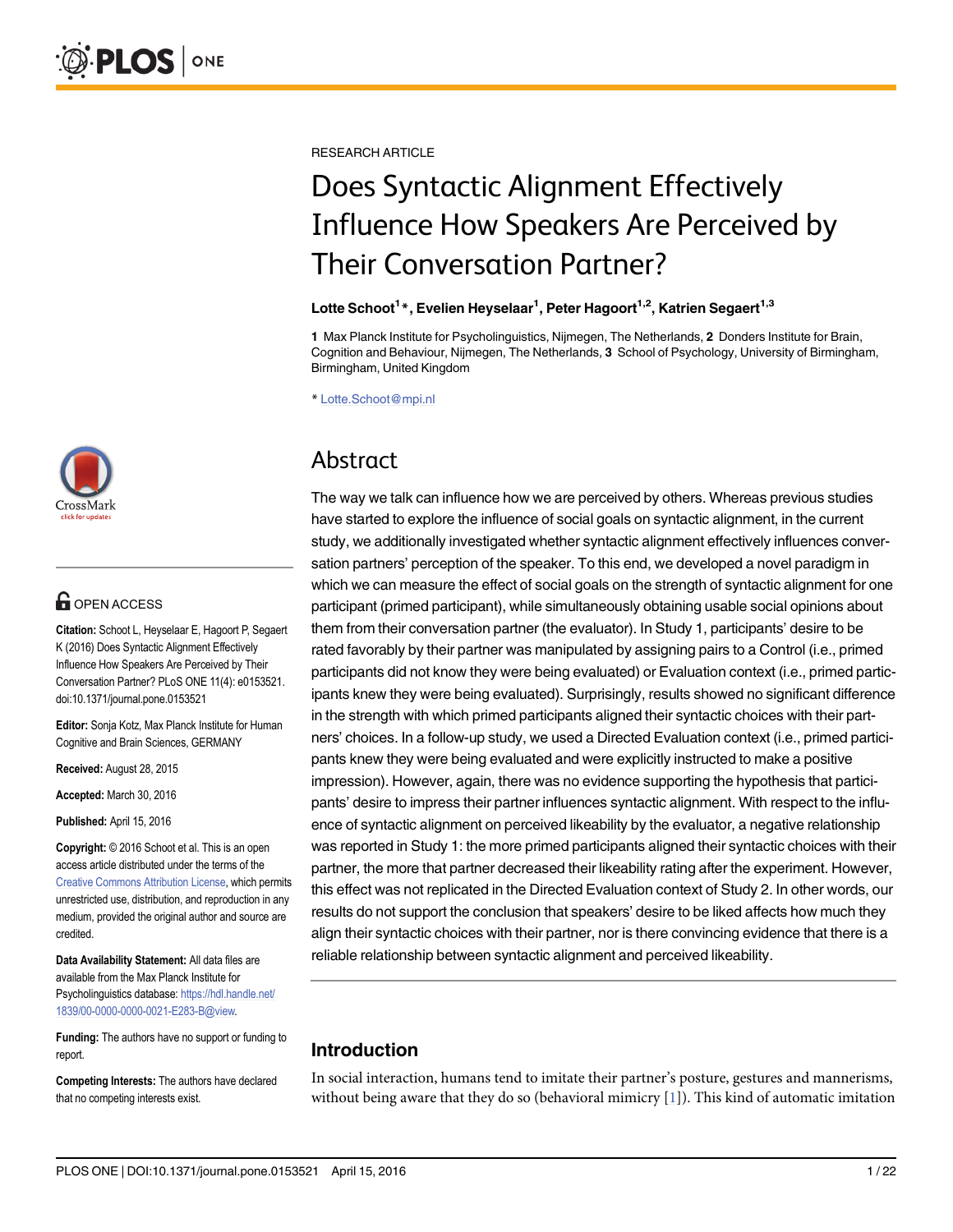<span id="page-1-0"></span>does not only occur in behavioral mannerisms, but also in verbal interaction. Speakers imitate low-level linguistic features such as accents  $[2]$  $[2]$ , speech rate  $[3]$  $[3]$  $[3]$  and speech rhythm  $[4]$  $[4]$ , but they also repeat their conversation partner's lexical  $[5]$  and syntactic choices  $[6]$  $[6]$  $[6]$ . The latter is called syntactic alignment [\[7\]](#page-20-0). Syntactic alignment is a result of a largely automatic priming mecha-nism [\[7](#page-20-0)] and therefore often explained by mechanisms of implicit learning (e.g.  $[8-10]$  $[8-10]$  $[8-10]$  $[8-10]$  $[8-10]$ ), residual activation (e.g.  $[11]$  $[11]$  $[11]$ ) or a combination of both (e.g.  $[12]$  $[12]$ ). In addition, it has been proposed that syntactic alignment can function as a tool to mediate interpersonal distance  $[2, 13-16]$  $[2, 13-16]$  $[2, 13-16]$  $[2, 13-16]$  $[2, 13-16]$  $[2, 13-16]$  $[2, 13-16]$ . These theories suggest that the (desired) relationship between speakers in a conversation can modulate the strength of syntactic alignment. For example, speakers would show stronger syntactic alignment effects when they interact with a partner they like or want to be associated with than when they interact with a partner they do not like or want to distance themselves from [\[2](#page-19-0)].

Some recent studies have provided initial evidence in line with the hypothesis that the strength of syntactic alignment can be influenced by the speakers' feelings toward their conversation partner. However, it is unclear whether this effect is positive or negative: different studies report different effects. Balcetis and Dale [\[14\]](#page-20-0), for example, let participants perform a syntactic priming experiment with a same-sex confederate. Before the start of the actual experiment, participant and confederate each responded to a set of questions. The confederate's answers to the questions were scripted so that for half of the participants, the confederate would come across as nice and for the other half as mean. The results of a subsequent syntactic priming experiment show that participants align their syntactic choices more when they were paired with the 'nice' participant than when they were paired with the 'mean' participant.

Contrasting results come from a study by Weatherholtz, Campbell-Kibler and Jaeger [\[15\]](#page-20-0). They let participants listen to one out of three different speakers, each with a different accent, talking about a political issue from a specific ideological standpoint. Results from a directly following syntactic priming experiment in which participants were primed with double object (DO) or prepositional object (PO) structure, showed that participants align less with PO prime sentences when they perceived themselves to be more similar to the speaker. Furthermore, participants aligned less with DO prime sentences when they perceived the speaker to be smart. Hence, in this study, there is a negative effect of personality traits of the speaker that are generally considered positive on syntactic alignment.

Although conflicting, the aforementioned studies do provide some evidence in favor of the idea that the strength of syntactic alignment can be influenced by social aspects of an interaction. One possibility why results might have been conflicting is that the focus in these studies is very unidirectional: it is only investigated whether speakers' feelings about their conversation partner influence syntactic alignment. Of course, there might be a relationship between alignment and managing interpersonal distance in the opposite direction as well [[2\]](#page-19-0). It may not just be the likeability of your partner *per se*, but rather also how much you want your partner to like you, which influences syntactic alignment. Although generally these two will be highly correlated (likeability of your partner may lead to a reciprocal feeling of wanting to be liked by your partner), one could imagine situations where speakers want their partner to like them, irrespective of whether they like their partner or not. This is for example the case in a job interview. Applicants may not necessarily think highly of their potential employer's personality, but if they really want the job, they would want the employer to evaluate them positively anyway. Since neither Balcetis and Dale nor Weatherholtz et al. have explicitly manipulated the social goals of the primed participants, this might contribute to the conflicting results they have reported: maybe there is a difference between studies in how much speakers want to be evaluated positively by their partner.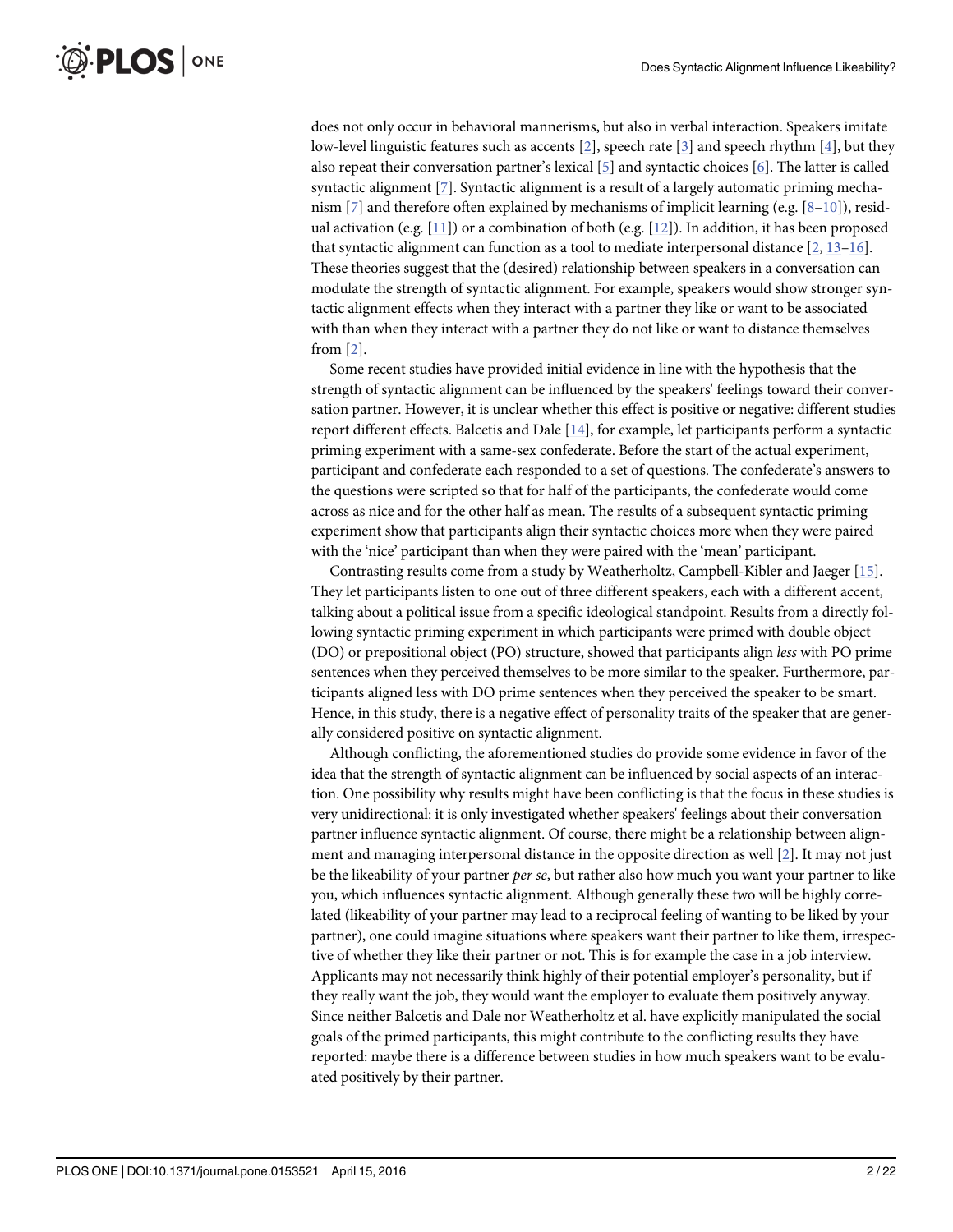<span id="page-2-0"></span>In the current study, we therefore test whether the social goal to make conversation partners evaluate them favorably automatically influences the strength of speakers' syntactic alignment, irrespective of how they feel about their partner. To our knowledge, there has only been one previous study with a similar research question. Coyle and Kaschak [[16](#page-20-0)] showed that when speakers have an (unconscious) goal to make their partner like them, they tend to align less with their partner's syntactic choices. The experimenters let heterosexual participants perform a syntactic priming experiment with a female confederate. The male participants show weaker syntactic alignment effects in response to a female confederate with a higher level of fertility (measured by the confederate's menstrual cycle). This difference was absent for heterosexual females talking to a female confederate. Coyle and Kaschak suggest that not aligning with your conversation partner's syntactic choice could be a way of displaying creative behavior (in this case, innovative rather than repetitive syntactic choices), which could be an attractive quality in potential mates  $[17]$  $[17]$  $[17]$ .

The results reported by Coyle and Kaschak suggest that implicit social goals, such as speakers' desire to make their partner like them, can indeed influence the strength of syntactic alignment. If that is true, we furthermore expect that the degree with which one conversation partner aligns with the second should influence how the second conversation partner feels about the first: it should influence the first participant's perceived likeability. Therefore, in the current experiment, we do not only ask whether and how speakers adapt their syntactic alignment behavior to match their social goals, but also whether adaptation is effective: are participants' evaluations of their conversation partners influenced by how much the partner aligns their syntactic choices with their own?

However, it is not straightforward to measure the degree of syntactic alignment for one participant while at the same time testing what effect this type of alignment has on their partner's opinion of them. This is because in most studies in which syntactic alignment is measured, prime sentences are not provided by a naïve participant but by a confederate. Using a confederate provides the experimenter with the necessary experimental control: experimenters can ensure that the same number of primes in each condition is presented to all participants in the experiment (hereafter "primed participant"). However, to answer the research question presented above, we cannot include a confederate in our paradigm. A confederate would be aware of the experimental manipulation and therefore would not be able to give unbiased opinions about the primed participants. We thus need the person evaluating the primed participant to also be a naïve participant (hereafter "evaluator"). However, we still need to be able to control the behavior of this evaluator, to make sure that we present an equal number of primes in each condition to each primed participant. To combat this problem, we developed a new conversation task for two naïve participants, in which one of them (the evaluator) provides the primes for the other participant. Participants are playing a card game in which they describe photographs to each other. We solved the problem of experimental control by instructing the evaluator to read out sentences written underneath the photographs, while the other is freely describing them. This way, we can test two naïve participants and measure the degree of syntactic alignment for one while getting usable evaluations from the other, without losing experimental control.

In sum, we hypothesize that in a situation in which it is important to be evaluated positively by another person (e.g. a job interview or a first date) speakers automatically adapt how much they align with their partner's syntactic choices. Based on previous literature, however, it is unclear whether these speakers will show weaker or stronger alignment effects than speakers who feel less pressure to impress their partner. On the one hand, studies suggest a positive influence of likeability of the partner on the strength of syntactic alignment  $[13,14]$  while on the other hand, others have reported that the more speakers like or want to be liked by their partner, the weaker their syntactic alignment magnitude  $[15,16]$  $[15,16]$  $[15,16]$ . Crucially though, we expect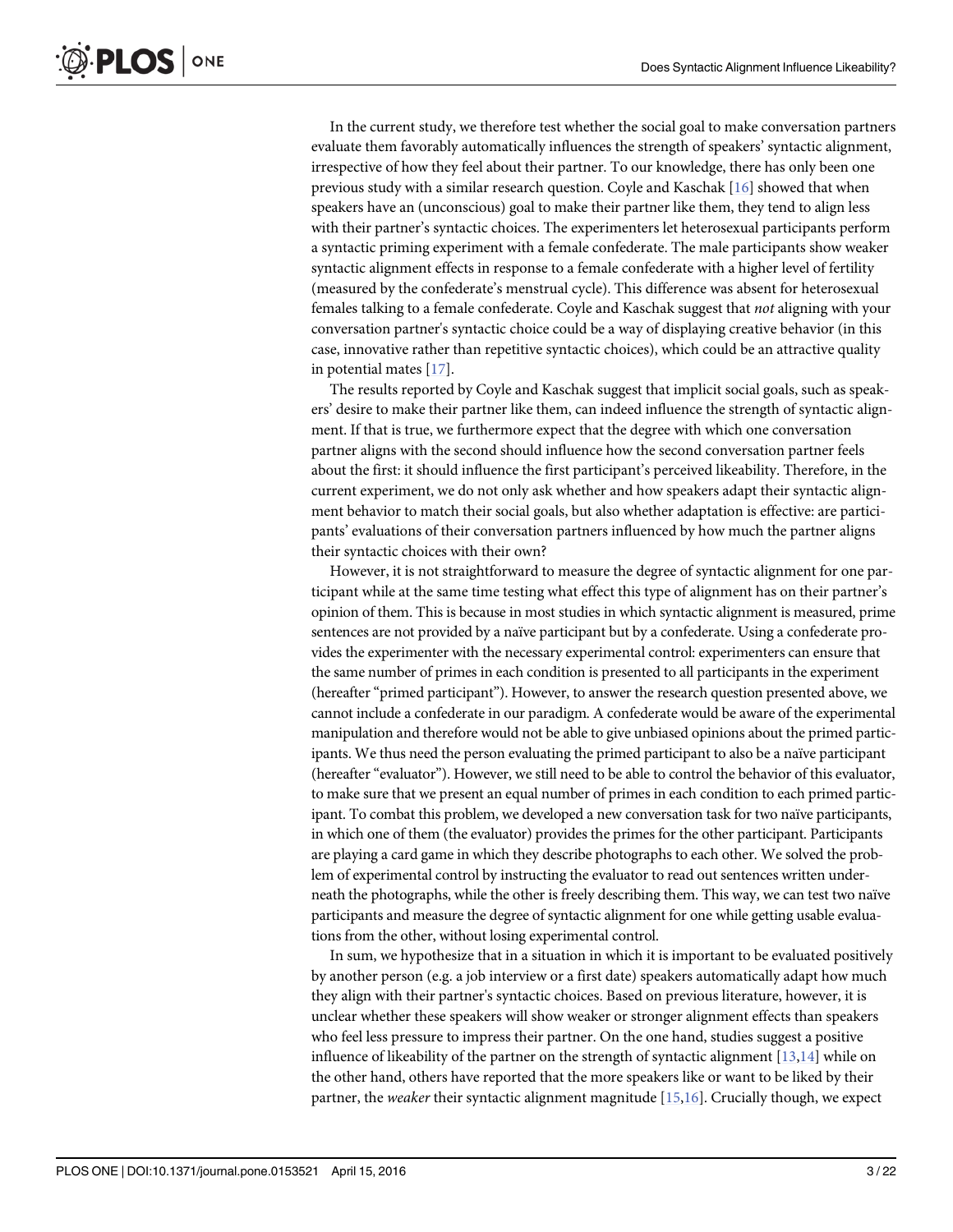<span id="page-3-0"></span>that if it is the case that speakers who feel more pressure to impress their partner are more likely to align their syntactic choices with their partner's structures, their partners will also evaluate them more favorably when they show stronger priming effects, and vice versa. In other words, we test whether syntactic alignment is actually an effective way to make your conversation partner like you.

In the experiments described below, we always paired two naïve participants. One of them is assigned the role of the primed participant, the other the evaluator. The primed participant freely describes photographs with active or passive sentences, whereas the evaluator reads out sentences that are written underneath the photographs (unknown to the primed participant). For the primed participants, we expect a syntactic priming effect for passive primes: we expect that participants are more likely to produce passive descriptions when their partner has produced a passive sentence to describe the previous photograph than after baseline trial—a sentence with an intransitive verb. In line with other studies focusing on response tendencies in transitive sentences [[18](#page-20-0)–[21](#page-20-0)], we do not expect such an effect for active primes. More specifically, we expect a ceiling effect in the baseline frequency of producing actives in our native Dutch participant group [\[22](#page-20-0)], due to which a priming effect cannot be detected. We manipulated between-subjects whether the primed participant feels the need to be evaluated positively. In Study 1, half of the primed participants interact with a partner who they know is going to evaluate them later. As a control, the other half of the primed participants do not know their partner is going to evaluate them after the experiment. By comparing the two groups, we can test whether having the social goal to be evaluated positively influences how much the primed participants align their syntactic choices with their partner's prime structures. The evaluator will rate the primed participant before and after the experiment, allowing us to then use these ratings to assess whether syntactic alignment effectively influences likeability. Based on the results of this study, we conducted a second, follow-up study which will be introduced and described after presenting the methods and results of Study 1 below.

# Study 1

#### Method

Participants. We tested 120 voluntary, naïve participants (mean age: 21.1 years, SD: 2.39, 27 males). Participants were always scheduled in pairs, so there were 60 pairs. Individuals in a pair did not know each other before the start of the experiment. Pairs were randomly assigned to one of two experimental contexts: Control or Evaluation (see below). For each pair in each context, one participant was randomly assigned the role of *evaluator*, providing the primes for the participant (see below). The other participant was the primed participant, for whom we measured syntactic priming magnitude. One participant pair in the Control context was excluded from the analyses because the testing conditions were not identical to all other pairs: there were three experimenters present, as opposed to only one experimenter for the rest of the pairs. We thus analyzed data for 29 pairs in the Control context and 30 pairs in the Evaluation context. In the Control context, there were two male-male pairs and 16 female-female pairs. There were also 11 mixed pairs; for seven of these pairs the female participant was assigned the role of evaluator. In the Evaluation context, there was one male-male pair and there were 18 female-female pairs. There were again 11 mixed pairs; for three of these pairs the female participant was assigned the role of evaluator. All participants were native Dutch speakers and were monetarily compensated for their participation. All participants gave written informed consent in accordance with the declaration of Helsinki. The study was approved by the local Ethics Committee of the Social Sciences faculty of the Radboud University (Ethics Approval Number ECG2013-1308-120).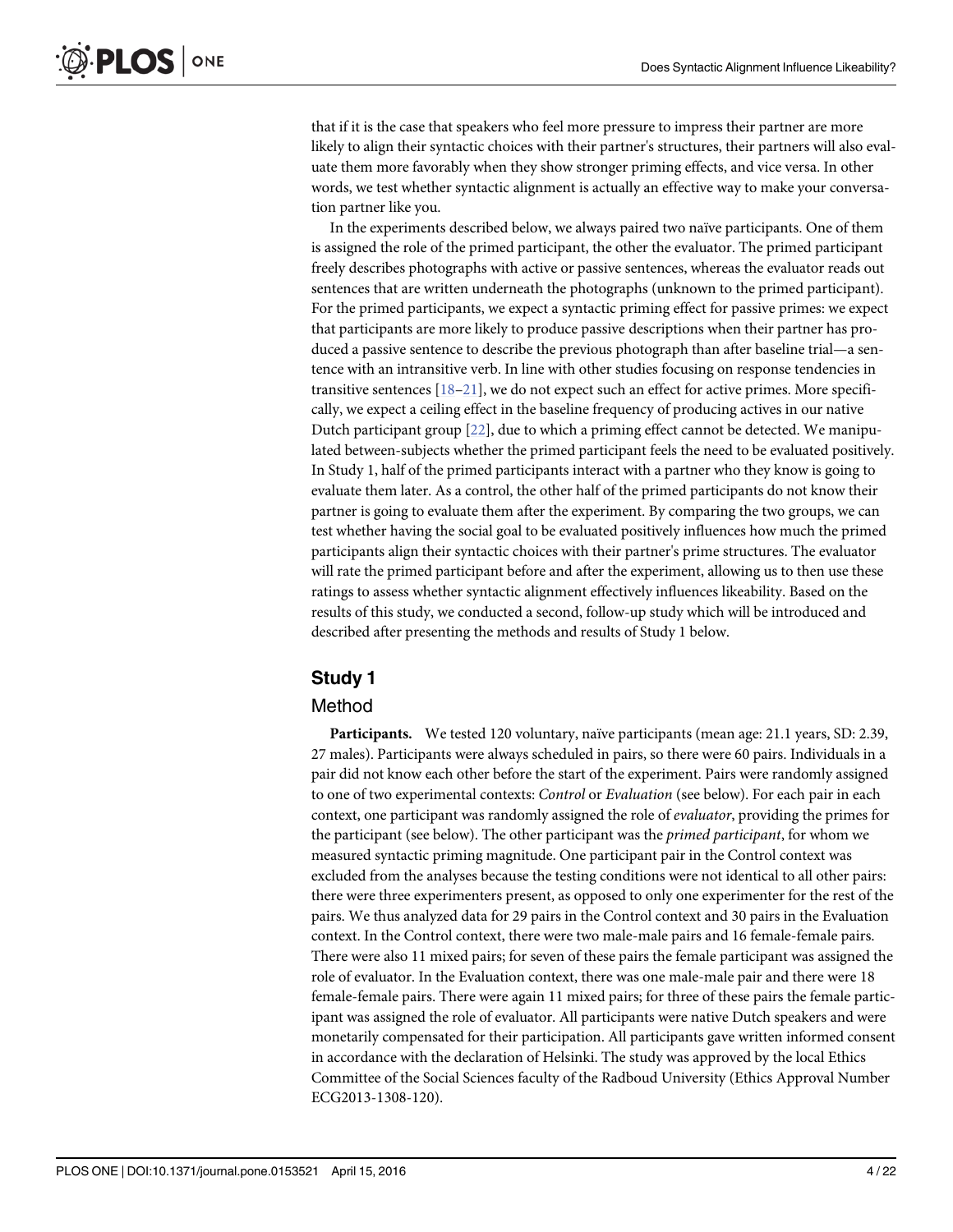<span id="page-4-0"></span>Materials. The photographs used in this experiment have been described extensively else-where (e.g. [\[22](#page-20-0)]). All photographs depicted one or two actors performing an intransitive (e.g. running) or a transitive (e.g. kissing, strangling) action, respectively. Photographs were printed on individual cards. Participants each got one deck of cards. Each deck consisted of 240 unique cards; the pictures used in both decks are identical. There were 160 cards with transitive photographs. Agent and patient roles were depicted by either a pair of adults or a pair of children, always one male and one female actor. There were 40 transitive actions depicted, each one once with the male child actor, once with the male adult actor, once with the female child actor and once with the female adult actor as the agent. Transitive cards could be described with a sentence in the active or passive voice. Transitive cards functioned as primes (when described by the evaluator) or targets (when described by the primed participant). There were also 80 intransitive cards. Intransitive actions were depicted by the same actors depicted on the transitive cards and served as filler items and baseline primes.

Between-pairs manipulation: Control versus Evaluation context. To test whether the magnitude of syntactic alignment is influenced when participants feel the need to impress their conversation partner, we manipulated the social status of the evaluator. For the pairs assigned to the Evaluation context, we told *both* participants before the start of the experiment that one of them would take on the role of an evaluator, who would evaluate the other after the experiment was finished. Thus, for both participants, it was clear that they were not equals in this experiment. We did stress that the task would be the same for both participants (even though it was not: see below). For the other half of the participant pairs (i.e. participants in the Control context), we did not tell the primed participants anything about the evaluative component of this study, and the evaluators were told in secret (see below). In the Control context, the evaluator thus knew that their partner believed both participants to be equal. This is in contrast with the Evaluation context, where the evaluator knew that the primed participant knew he or she was going to be evaluated by the evaluator. Thus, there was a Context manipulation for primed participants as well as evaluators. Task and procedure were identical in Evaluation and Control context, but different for the evaluator and the primed participant.

Task & design. In both contexts, participants were asked to take turns describing the cards and listening to their partner's description of the cards. Each participant had their own deck of 240 cards of which any six were facing upwards at any one time. The participants' view of their partner's set of cards was blocked by a divider ( $Fig 1$ ). When it was their turn to describe a card, participants would freely pick one of the six cards in front of them to describe. This was true for both evaluator and primed participant. The partner who was listening (which switched from trial to trial) checked whether the description matched with one of their own six cards. If so, both participants removed the card and replaced it with a new one from their deck. Both participants thus always had six face-up cards in front of them. After this, the other participant would pick a card from the six face-up cards in front of them and describe it, with their partner checking whether the description matched with one of their own six cards. This turn-taking continued until all cards had been described. Since each deck consisted of 240 cards and participants took turns describing them, each partner described 120 cards. Decks were ordered identically for both partners to make sure they would not describe the same card twice.

Primed participant: The participants who were assigned the role of primed participant completed a free-choice syntactic priming task. When it was the primed participant's turn to describe a card, they had to describe it with a single, concise sentence, using the verb written underneath the photograph (see [Fig 1:](#page-5-0) e.g. "The man kisses the woman" or "The woman is kissed by the man"). During listening trials, participants checked whether the card that was described by their partner was in the set of six face-up cards. If so, they let their partner know. Both partners then removed the card and replaced it with a new card from their deck.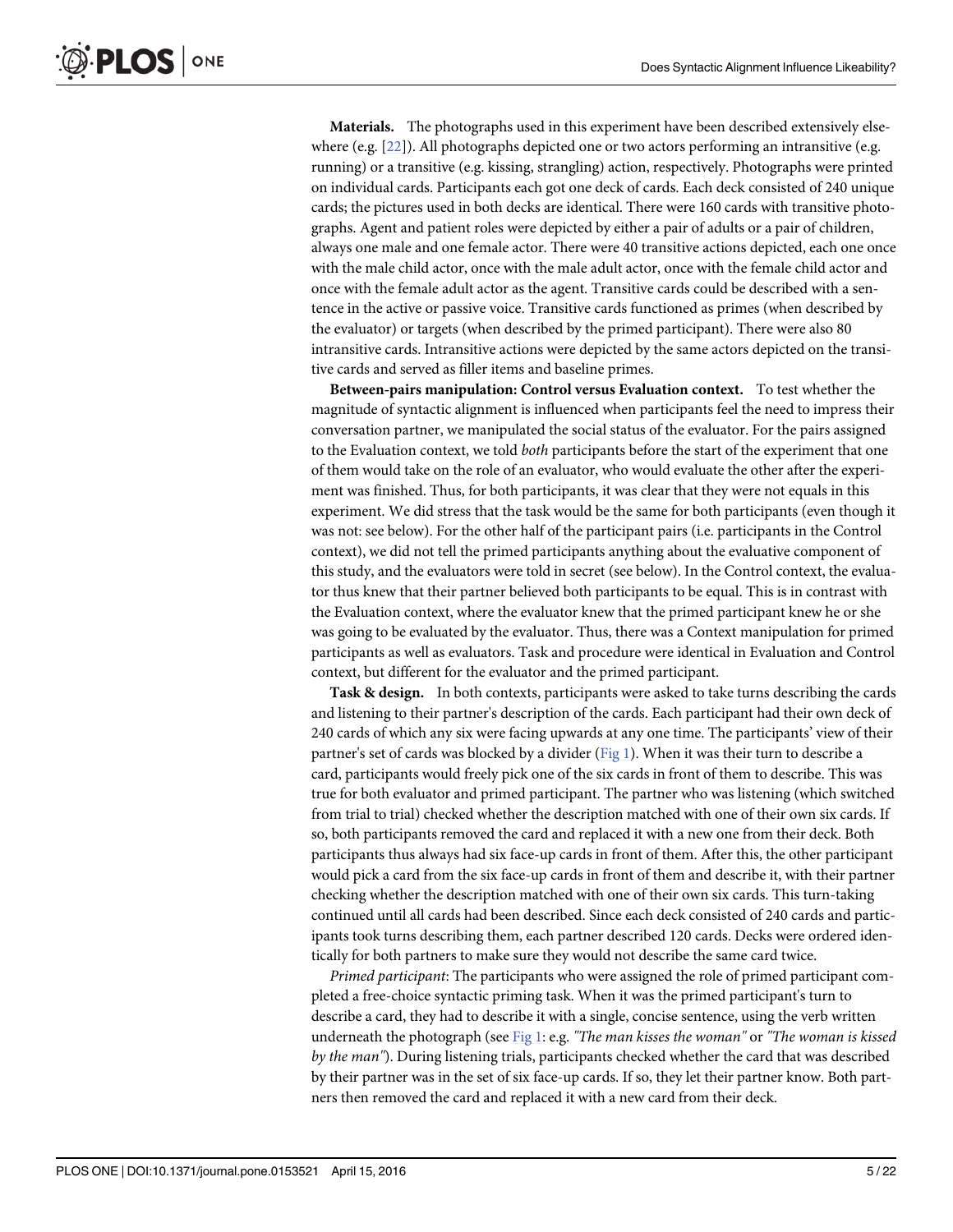<span id="page-5-0"></span>

[Fig 1. E](#page-4-0)xperimental setup and materials. Middle: view for one of the participants (evaluator or primed participant). Paired participants sat across from each other at a table, with a divider between them so they could not see each other's cards. The evaluator's cards (left) showed a photograph and a description sentence. Evaluators were instructed to read out these sentences when it was their turn to describe a card. The primed participant's cards (right) had a verb written underneath the photograph. Primed participants were instructed to use this verb when they described the photograph. All materials were presented in Dutch; examples have been translated to English. Consent for publication was obtained from the actors depicted in the stimuli.

doi:10.1371/journal.pone.0153521.g001

Evaluator: The participants who were assigned the evaluator role provided the primes for the primed participant. Therefore, their cards had single, concise sentences already written out underneath the photographs (Fig 1). Evaluators were instructed to read out the sentences when it was their turn to speak. This way, we could control the number of passive and active primes that were produced by the evaluator. The cards were balanced such that 50% of the transitive sentences were in the active voice and 50% in the passive. Evaluators' task during listening trials was the same as for the primed participant: they had to check whether the described card was in the set of six cards that were face up. Evaluators were instructed not to look at sentence structure during comprehension trials: they had to check whether one of the photographs matched the primed participant's description, not whether the primed participant produced the exact sentence that was written underneath the photograph.

Questionnaires. To assess the influence of syntactic alignment on the likeability of the primed participant, we let evaluators fill in a Relationship Questionnaire. This questionnaire is based on the questionnaire used by Weatherholtz et al. [[15](#page-20-0)] and consisted of 7 statements [\(Table 1A\)](#page-6-0). Participants indicated on a 6-point Likert scale how much they agreed with the statements (1: not at all, 6: completely agree). Evaluators filled out the Relationship Questionnaire twice: once before the experiment, to measure their baseline evaluation of their partner, and once after the experiment, to see whether their partner's syntactic alignment behavior had any effect on their evaluation. Primed participants only filled out the Relationship Questionnaire once, after the experiment. It was however not the case that only the evaluator filled in a questionnaire at the start of the experiment (which would have been suspicious in the Control context). When evaluators filled in the first Relationship Questionnaire, therefore, the primed participant filled in a Conflict Questionnaire (also based on Weatherholtz et al. [\[15\]](#page-20-0)). Again, this questionnaire consisted of 7 statements ([Table 1B](#page-6-0)) and participants had to indicate on a 6-point scale how much they agreed with these statements. We aimed to use the questionnaire results obtained from the primed participants as a possible explanation for individual variation in the strength of primed participants' syntactic alignment effects (similar to  $[14]$  and  $[15]$ ).

Procedure. Both participants were picked up from the waiting room together. In the Evaluation context, participant roles were assigned randomly in the presence of the primed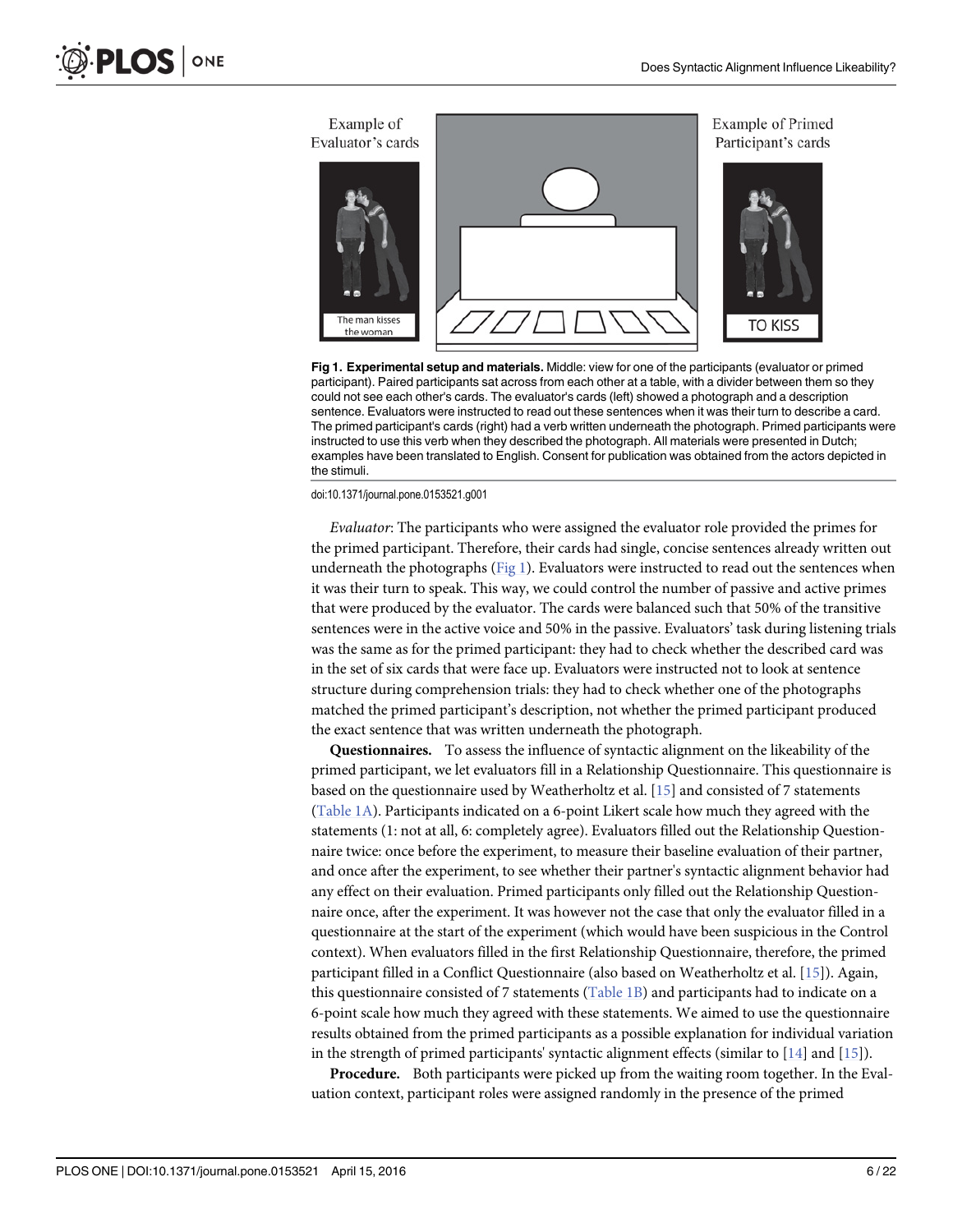<span id="page-6-0"></span>participant. The person sitting closest to the door would always be the evaluator. It was then explained to them that the evaluator would be evaluating the primed participant. In the Control context, role assignment information was not openly shared. The rest of the experimental procedure was identical in both conditions, but different for the evaluator and the primed participant. Both participants would first read role-specific instructions. Crucially, in both contexts, the primed participant believed they read the same instructions as their partner, which explained that they should take turns describing the photographs on the cards. However, the instructions for the evaluator explained a different task: to read out the sentences underneath the photographs. The evaluator was asked not to pose any questions about their task in the presence of the other participant. If they did have questions, they were instructed to ask the experimenter if they could go to the bathroom, which functioned as an excuse to go to the hallway with the experimenter in private. They would then get an opportunity to ask questions without the primed participant hearing them. After reading the instructions, there was a practice session (which only consisted of intransitive cards, to ensure there was no opportunity for priming), followed by both participants filling in the first questionnaire. Questionnaires were again role-specific, but the primed-participant believed them to be identical. For the evaluator, the first questionnaire was the baseline evaluation of their partner (Relationship Questionnaire 1). For the primed participant, the questionnaire consisted of statements about their conflict management strategies (Conflict Questionnaire). During the experiment, the experimenter coded both participants' utterances online for correctness (the criteria were that the agent and patient had to be named correctly and the written verb used in the sentence). Coding was later verified by another coder who was unaware of the purpose of the experiment. Only correct target responses were included in the analysis. After completing the experiment, both participants filled out the Relationship Questionnaire (second time for the evaluators). Lastly, participants were debriefed on the purpose of the experiment. None of the primed participants in the Control context were aware during the experiment that they were being evaluated. Also, none of the primed participants noticed that their partner had different cards than they did.

[Table 1.](#page-5-0) Results of the Questionnaire Principal Component Analyses. (Questions presented in Dutch). Loadings greater than [0.4] are in bold as these items contribute most to the meaning of a factor. Loadings less then |0.1| are omitted for clarity.

| 1A. Relationship Questionnaire                                          | Factor 1   | Factor 2 |            |
|-------------------------------------------------------------------------|------------|----------|------------|
|                                                                         | Likability | Shyness  |            |
| I could be friends with my partner                                      | 0.69       | 0.41     |            |
| My partner is similar to me                                             | 0.68       |          |            |
| My partner appeared generous                                            | 0.68       | 0.28     |            |
| My partner intelligent                                                  | 0.68       |          |            |
| My partner appeared selfish                                             | $-0.23$    | $-0.64$  |            |
| My partner appeared shy                                                 | $-0.11$    | 0.83     |            |
| My partner appeared enthusiastic                                        | 0.72       | $-0.28$  |            |
| <b>Proportion Explained</b>                                             | 0.63       | 0.37     |            |
| <b>1B. Conflict Questionnaire</b>                                       | Factor 3   | Factor 4 | Factor 5   |
|                                                                         | Ignore     | Dominate | Compromise |
| ignored the conflict and behaved as if nothing had happened             | $-0.94$    |          |            |
| pretended there was no conflict                                         | 0.92       |          |            |
| I tried to find a middle ground                                         | 0.14       | $-0.18$  | 0.88       |
| I had a discussion with the other person to try to find a middle ground | $-0.28$    | 0.22     | 0.78       |
| I insisted that it wasn't my fault                                      | 0.12       | 0.70     | $-0.16$    |
| I kept pushing until the other person saw that I was right              |            | 0.82     |            |
| I tried to convince the other person that my solution was the best      | $-0.17$    | 0.79     | 0.16       |
| <b>Proportion Explained</b>                                             | 0.36       | 0.36     | 0.28       |
| doi:10 1271/journal none 0152521 t001                                   |            |          |            |

doi:10.1371/journal.pone.0153521.t001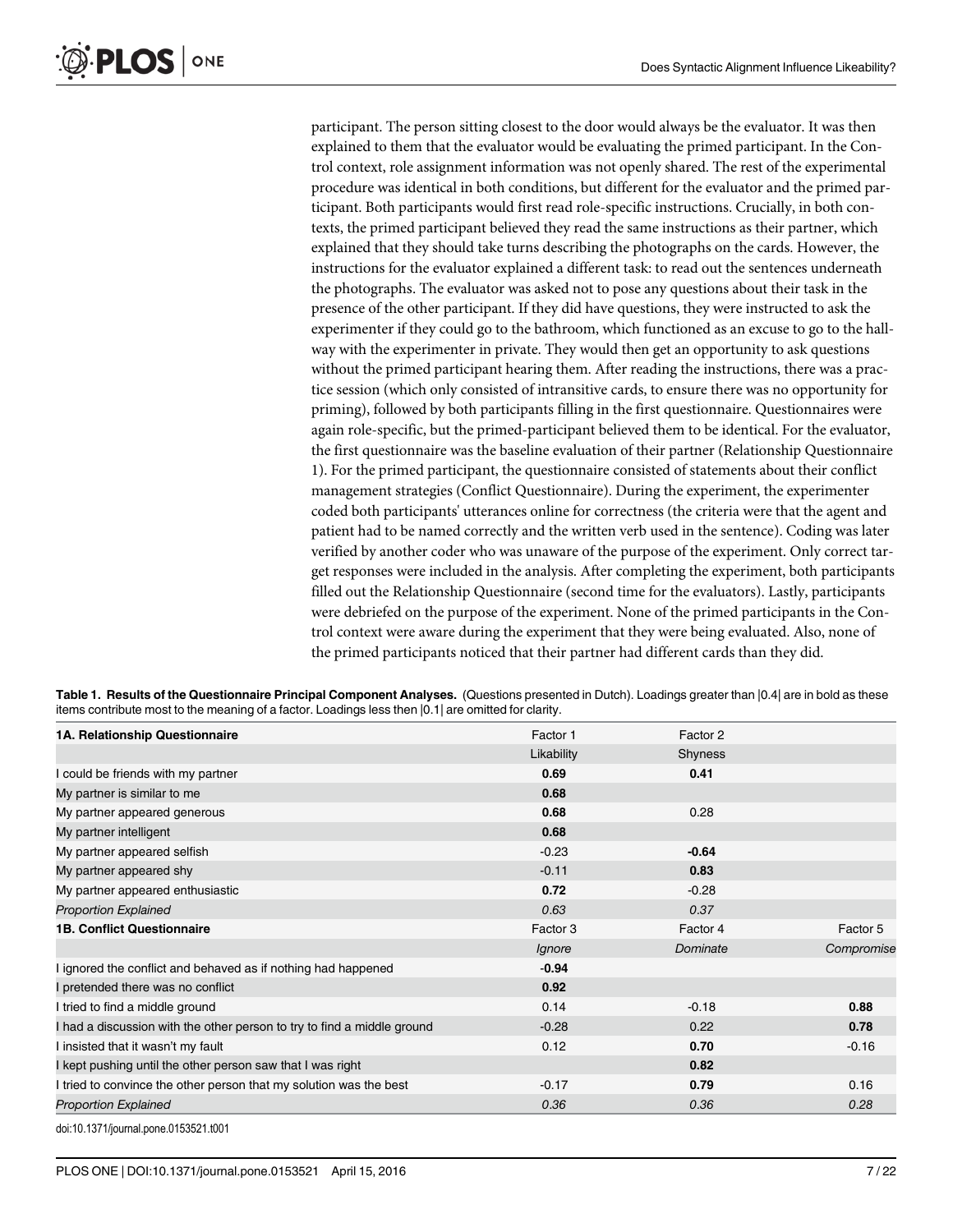<span id="page-7-0"></span>Analysis approach: Questionnaire data. Principal component analysis (PCA) was used to reduce the number of variables in the questionnaire data.

Relationship questionnaire: Following the advice of Reise et al. [\[23\]](#page-20-0) on within-participant repetition of questionnaires (as was the case for the evaluators) we conducted multivariate PCA to analyze the Relationship Questionnaire. For component extraction, we combined the questionnaire responses from this experiment with data from two other syntactic priming experiments in which the exact same questionnaires were administered ([\[24\]](#page-20-0); Schoot et al., in prep). We then conducted multivariate PCA with orthogonal (varimax) rotation using 270 respondents (Kaiser-Meyer-Olkin Measure of Sampling Adequacy (KMO): 0.77; Bartlett's test of sphericity:  $\chi^2(21)$ : 964.64,  $p < .0001$ ), who all filled in the questionnaire twice. We used conservative and principled criteria advocated in the statistical literature–a combination of parallel analysis and the Kaiser criterion (extract eigenvalues  $> 0.1$ )-to determine the number of factors to be extracted. These criteria indicated that a two-factor model had the greatest explanatory power for the Relationship Questionnaire data. [Table 1A](#page-6-0) shows the loadings for each statement in the Relationship Questionnaire. Based on the questions with the highest loadings, we named these factors Likeability and Shyness.

Conflict questionnaire: For the Conflict Questionnaire we used the standard PCA with orthogonal (varimax) rotation as we did not have to account for repeated measures (KMO: 0.56; Bartlett's test of sphericity:  $\chi^2$ (21): 489.17,  $p <$  .0001). Using a combination of parallel analysis and the Kaiser criterion, it was indicated that a three-factor model had the greatest explanatory power. [Table 1B](#page-6-0) shows the loadings for each statement in the Conflict Questionnaire. Based on the questions with the highest loadings, we named these factors Ignore, Dominate, and Compromise.

Analysis approach: Syntactic choices primed participant. The goal of the analyses of the primed participant's target responses was two-fold. First, it functioned as a check to see whether we could measure reliable syntactic priming effects in primed participants with our new paradigm in which we used a naïve participant instead of a confederate. Secondly, we wanted to see whether there was a difference in the degree of syntactic alignment between participants in the Control and Evaluation contexts. We analyzed the primed participant's target responses with a generalized linear mixed effects model, using the glmer function of the lme4 package [\[25](#page-20-0)] in R [[26](#page-20-0)]. Three conditions were included in the analysis under the factor Prime: baseline trials (intransitive prime followed by a transitive target), active priming (active prime followed by a transitive target), and passive priming (passive prime followed by a transitive target). Target responses were coded as 0 for actives and 1 for passives. We used a maximal random-effects structure [[27](#page-20-0)]]: the repeated-measures nature of the data was modeled by including a per-participant and per-item random adjustment to the fixed intercept ("random intercept"). We began with a full model and then performed a step-wise "best-path" reduction procedure, removing interactions before main effects, to locate the simplest model that did not differ significantly from the full model in terms of variance explained. The full model included fixed effects for Prime and Cumulative Passive Proportion (see below) and two-way interactions between Prime and Context, Cumulative Passive Proportion and Context, and Prime and extracted factors (Relationship: Likeability and Shyness; and Conflict: Ignore, Dominate and Compromise). Since we had no a priori hypotheses about a gender effect on syntactic alignment in the current study, we did not include any main effects or interactions with this factor in our model. The factorial predictor Prime was dummy coded (all means compared to a reference group: intransitive baseline trials). For categorical predictors with two levels we used sum contrasts. All numeric predictors were centered.

Analysis approach: Ratings of evaluator. We secondly tested whether evaluators' ratings of their partner were influenced by how strongly their partner aligned with their syntactic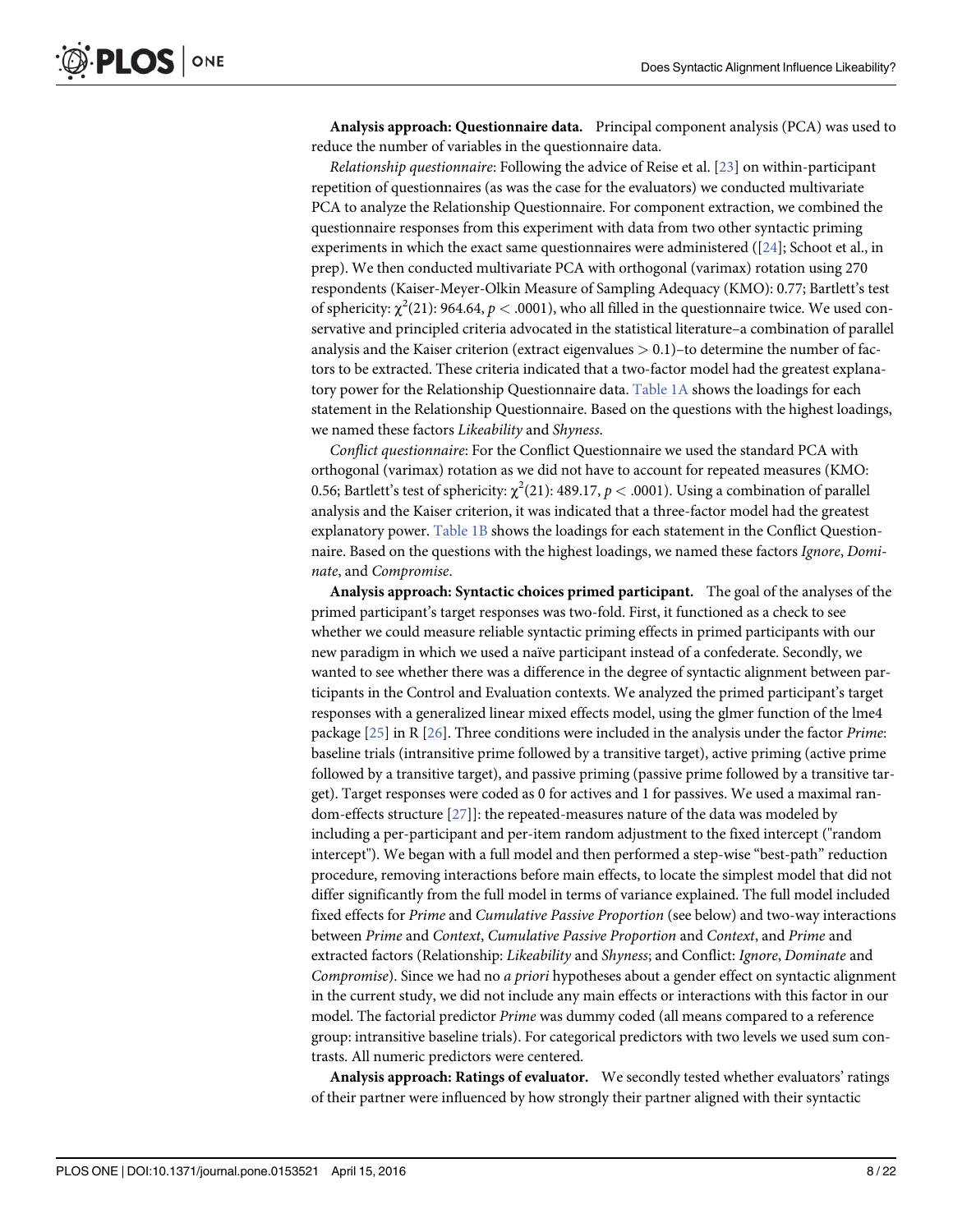<span id="page-8-0"></span>choices. To this end, we first calculated for each evaluator the difference in their score on each component extracted from the Relationship questionnaire *(Likeability* and *Shyness)*, as measured before and after the experiment. Since we subtracted evaluators' scores before the experiment from the same evaluators' scores after the experiment, a positive difference score indicates that evaluators evaluated their partner as more likeable or more shy after the experiment.

We then calculated the degree of syntactic alignment for each primed participant (the proportion of passive targets following a passive prime minus the proportion of passive targets following a baseline prime). Together with the factor Context (Control vs Evaluation), the magnitude of the primed participant's syntactic alignment effect was entered in linear regression models to predict the corresponding evaluator's difference in evaluation of the primed participant. Two models were run, with the two difference scores (one for each of the components) as dependent variables.

## **Results**

The evaluators in the Control context produced on average 29.28 (SD: 8.04) baseline primes, 29.62 (SD: 4.55) active primes and 25.2 (SD: 4.11) passive primes. The evaluators in the Evaluation context produced on average 30.30 (SD: 8.29) baseline primes, 28.60 (SD: 3.94) active primes and 24.00 (SD: 4.24) passive primes. A repeated measures ANOVA shows no significant effect of *Context* and no significant interaction *Context*  $*$  *Prime* (both  $p > 0.5$ ). There is a significant main effect of Prime (F (2,114) = 11.47,  $p < 0.001$ ): evaluators were generally less likely to pick the cards with a passive description than the cards with an active or a baseline description. This reflects their natural preference for active sentence production in daily life. On average though, the evaluators still produced 24.6 passive primes: this was sufficient for our experimental manipulation.

Syntactic choices of primed participant. Our full model included the fixed factors Context, Prime, the cumulative proportion of passives produced up until that trial (Cumulative Passive Proportion), and the primed participant's scores for Likeability, Shyness, Compromise, Dominate and Ignore. Using the step-wise 'best path' reduction procedure we arrived at a final model which only included fixed factors Cumulative Passive Proportion and Prime, and a random by-participants slope for Prime. This model was not significantly different from the full model (Full model = AIC: 1167.6 BIC: 1401.0; Best model = AIC: 1136.0 BIC: 1207.4, p = .8251). The results from this final mixed model are reported in Table 2. In line with previous findings in the literature, there is a significant effect of *Passive Prime* ( $p < .001$ ): as can be seen from [Fig 2](#page-9-0) (left panel), the percentage of passive descriptions participants produced is higher for target pictures preceded by a passive prime (Control:  $8.41\% \pm 1.61\%$  (mean  $\pm$  SE); Evaluation:  $5.08\% \pm 1.19\%$ ) than for target pictures that were preceded by an intransitive prime (Control:  $1.48\% \pm 0.48\%$ ; Evaluation:  $1.92\% \pm 1.13\%$ ). Hence, there is a syntactic alignment effect for passives: participants produce more passives after passive primes relative to intransitive

|  |  |  |  | Table 2. Results syntactic choices primed participants in Control and Evaluation Contexts: general linear mixed effects model. |
|--|--|--|--|--------------------------------------------------------------------------------------------------------------------------------|
|--|--|--|--|--------------------------------------------------------------------------------------------------------------------------------|

| <b>Predictor</b>                     | <b>Coefficient</b> | SE   | Wald Z   | D      |
|--------------------------------------|--------------------|------|----------|--------|
| Intercept                            | $-5.66$            | 0.54 | $-10.51$ | < .001 |
| <b>Active Prime</b>                  | $-1.14$            | 0.93 | $-1.22$  | 0.224  |
| Passive Prime                        | 2.34               | 0.53 | 4.45     | < .001 |
| <b>Cumulative Passive Proportion</b> | 1.73               | 1.17 | 1.48     | .138   |
|                                      |                    |      |          |        |

Note:  $N = 4831$ , log-likelihood =  $-557.0$ 

doi:10.1371/journal.pone.0153521.t002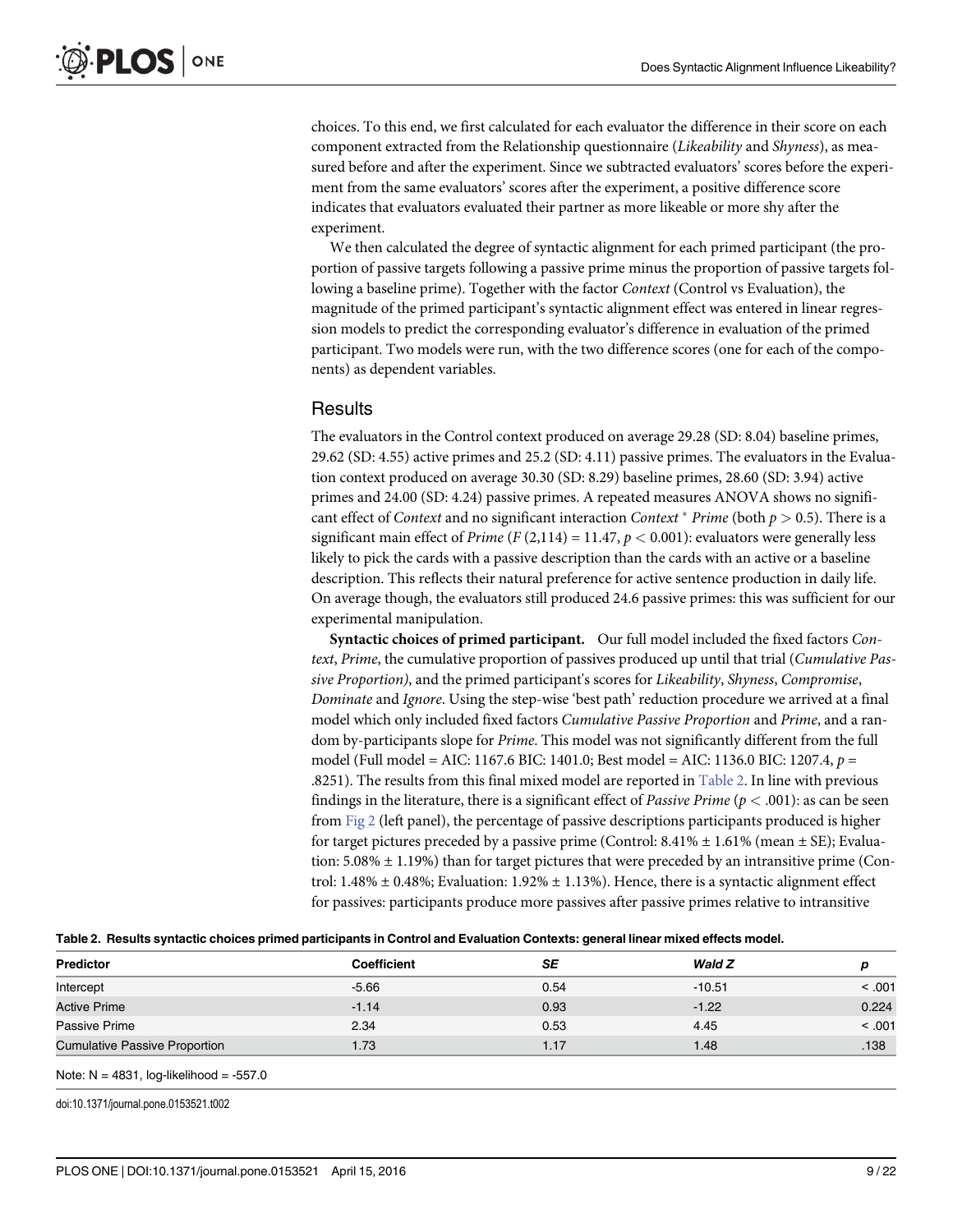<span id="page-9-0"></span>

[Fig 2. R](#page-8-0)esults syntactic choices primed participants (1). Left: Average percentage of passive targets produced by the primed participants after an intransitive, active or passive prime by the evaluator, for Control, Evaluation and Directed Evaluation contexts. Right: Average degree of syntactic alignment, the percentage of passive target descriptions produced after a passive prime relative to baseline (intransitive primes), split for primed participants in the Control, Evaluation and Directed Evaluation context. All error bars represent standard errors from the mean. Note that the set-up and results of the Directed Evaluation context in Study 2 will be described and discussed in detail later on in the paper, but are depicted here for easy comparison between studies.

doi:10.1371/journal.pone.0153521.g002

primes (Fig 2 (right panel): Control: 6.93%  $\pm$  1.52%; Evaluation: 3.16%  $\pm$ 1.05%). As expected, results show no syntactic alignment effect for actives: there were not more actives produced following active primes relative to baseline primes.

It should be noted here that the factor Context (Evaluation / Control) is not included in the final model. The same holds for the factors representing the primed participants' scores on the components Likeability, Shyness, Compromise, Dominate and Ignore. This is due to the fact that we used a step-wise "best path" model reduction procedure: these factors did not significantly improve the variance explained by the model ( $p > .05$ ) and were therefore removed from the model. Importantly, this indicates that there was no significant effect of Context on the magnitude of syntactic alignment effects. Nevertheless, Fig 2 suggests that on average, participants in the Evaluation condition show weaker syntactic alignment than participants in the Control context. However, although standard practice, bar graphs based on averages and standard errors might not be the best way to plot group differences in this type of effects. Bar graphs obscure individual variation between participants, while linear mixed effects models do take this individual variation into account (see also  $[28]$  $[28]$  $[28]$ ). Therefore, we plotted the effect of passive priming for each individual participant in each context ([Fig 3](#page-10-0), A and B). In this plot, we can clearly see that there is indeed a lot of individual variation in how susceptible participants are to syntactic priming. The difference between groups as suggested by the bar graph in Fig 2 is likely driven by just a few participants in the Control context that show a very strong syntactic alignment effect, and a few participants in the Evaluation context that show a negative effect (more passive targets after intransitive primes than after passive primes).

Ratings of evaluator. For each evaluator, we calculated the difference in how they evaluated their partner before and after the experiment, based on the extracted components Likeability and Shyness. Data for one evaluator in the control condition was removed because the difference score for two of the components was more than three SD above the group mean. We first ran a repeated measures ANOVA to check whether evaluators in the Control and Evaluation context differed in their initial evaluations of the primed participant. Results show that this was not the case. There is no main effect of Context (Control / Evaluation) and no interaction Context  $*$  Component (all  $p > 0.1$ ). This means that the two groups which were sampled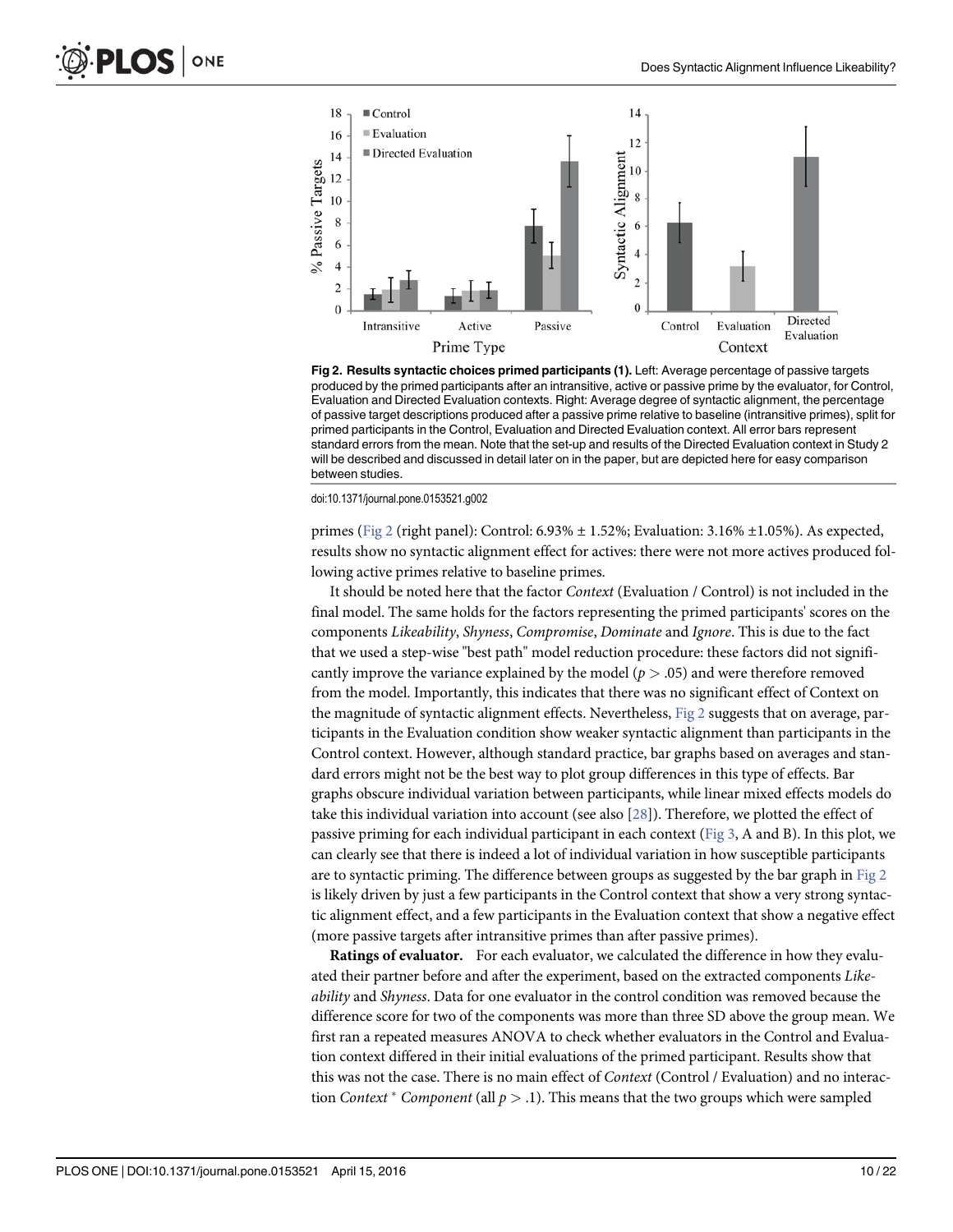<span id="page-10-0"></span>



[Fig 3. R](#page-9-0)esults syntactic choices primed participants (2). Syntactic priming effect per primed participant in Control (A), Evaluation (B) and Directed Evaluation (C) contexts. For each participant, the percentage of passive targets after intransitive and passive primes is plotted. Lines connect data points from the same individual. Therefore, lines that have a positive slope indicate that participants produce more passive targets after a passive prime than after an intransitive prime: this participant shows a syntactic priming effect. Although the Directed Evaluation Context will not be discussed in Study 1, in order to allow a direct comparison between all contexts, we chose to present the data from all contexts in one figure. For more details on the Directed Evaluation context, see Study 2.

doi:10.1371/journal.pone.0153521.g003

from the same student population were comparable before they were exposed to our manipulation.

To test whether the difference scores (i.e. evaluation after the experiment minus evaluation before the start of the experiment) are predicted by the strength of syntactic alignment of the primed participant, we performed a linear regression analysis in R, with the evaluator's difference score (centered) as a dependent variable. Independent variables were the Alignment Magnitude of the primed participant that evaluators interacted with and Context (Evaluation / Control). As can be seen from [Table 3](#page-11-0), for Likeability, we find a significant negative main effect of Alignment Magnitude ( $p < .01$ ). As visualized in [Fig 4](#page-12-0) (A and B), the more the primed participant aligned their syntactic choices with the evaluator, the more the paired evaluator's rating of how likeable the primed participant was decreased. In other words, syntactic alignment seems to lead to a decrease in likeability. There was no significant interaction of Alignment Magnitude by Context and there were no significant main effects or interactions for the Shyness component (all  $p > .1$ ).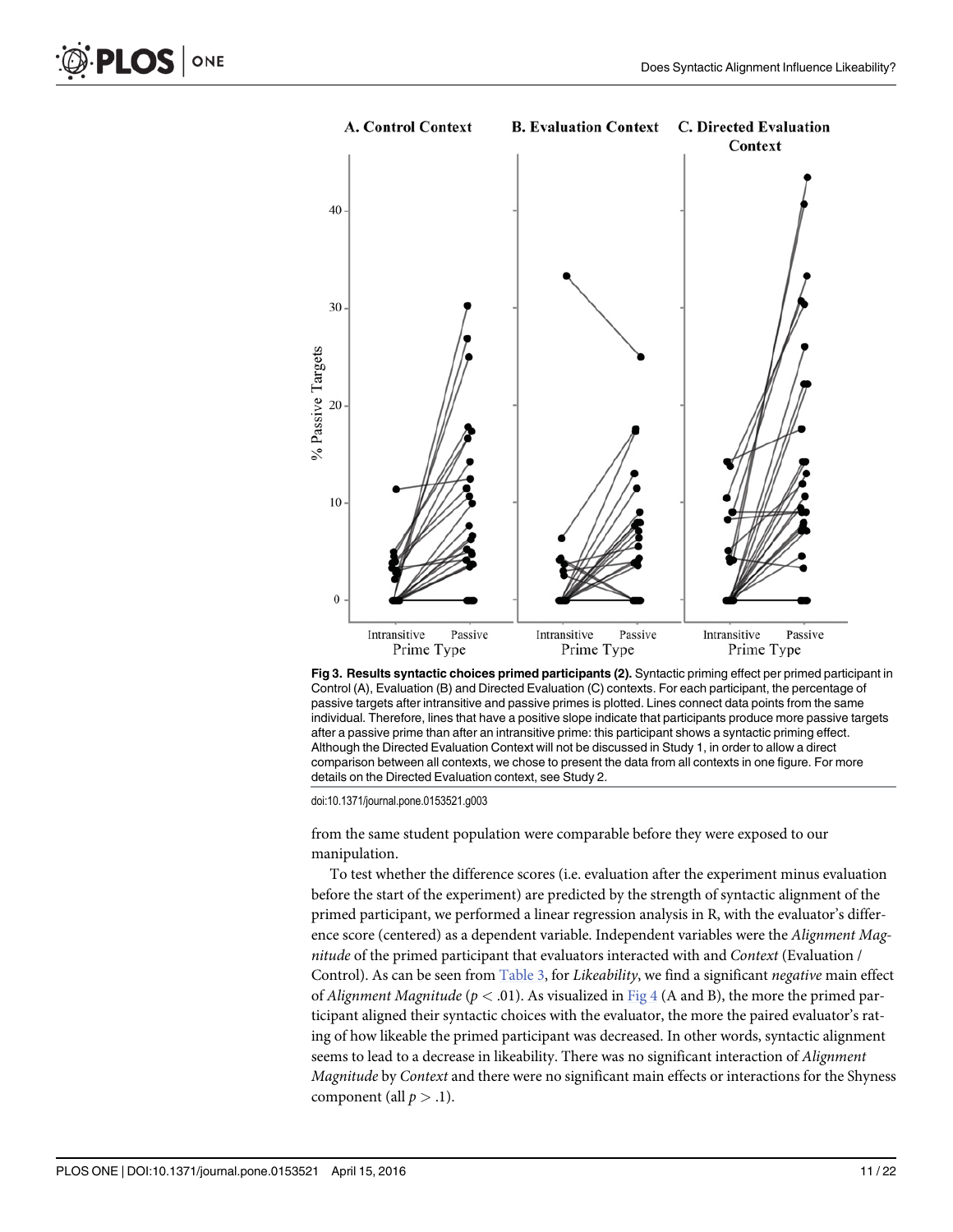<span id="page-11-0"></span>[Table 3.](#page-10-0) Results ratings Evaluators in Control and Evaluation Contexts. Summary linear regression analysis with difference in Likeability (after experiment minus before experiment) ratings from the evaluator as dependent variable and Alignment Magnitude Partner and Context (Control / Evaluation) as independent variables.

|                                       | в       | <b>SEB</b> |         | D       |
|---------------------------------------|---------|------------|---------|---------|
| Intercept                             | 0.15    | 0.11       | 1.43    | .157    |
| Alignment Magnitude Partner           | $-3.44$ | 1.28       | $-2.69$ | $.009*$ |
| Context                               | 0.19    | 0.11       | 1.83    | .073    |
| Context * Alignment Magnitude Partner | 0.01    | 1.28       | 0.01    | .996    |
| Adjusted R-squared: 0.112             |         |            |         |         |

\* Effect significant after correcting for multiple comparisons (we ran the same analyses for two outcome variables: Likeability and Shyness)

doi:10.1371/journal.pone.0153521.t003

# Discussion Study 1

Study 1 was designed to investigate how participants adapt their language behavior in situations where they perceive themselves and their partner to be equals (Control context), compared to when they know they are being evaluated by their partner (Evaluation context). We assumed that in the Evaluation context, the primed participants would try to be rated favorably by an evaluator. Thus, we investigated the influence of having a social goal to make their conversation partner evaluate them positively on the degree of speakers' alignment with their conversation partner's syntactic structures. Moreover, we tested whether this is effective: does syntactic alignment actually contribute to the conversation partner's evaluation of the speaker?

To address the latter question, we let evaluators rate their partner before and after the experiment. We found that the relationship between how much primed participants aligned their syntactic choices with the evaluator's prime structures and the change in how that evaluator evaluated them on the likeability component of our questionnaire before and after the experiment was negative. In other words, the more the participants aligned their syntactic choices with their evaluator's prime structures, the more evaluators decreased their Likeability rating after the experiment (compared to before the start of the experiment). This is in line with Coyle and Kaschak's [[16](#page-20-0)] suggestion that not aligning with a partner's syntactic choices may be taken as a display of creative behavior of the speaker. Although Coyle and Kaschak focus on creative behavior as an attractive quality for potential mates, based on the results of Study 1, it seems likely that displaying creative behavior (i.e. no syntactic alignment) influences the likeability of speakers in other situations as well. We argue that it is for this reason that we found a negative relationship between the primed participant's syntactic alignment magnitude and the evaluator's ratings. Indeed, the results of Study 1 alone suggest that in any context, irrespective of how explicit the evaluative component of the context is, evaluators appreciate creative language behavior more than repetitive linguistic choices.

In light of the evaluators' results and the interpretation we have provided above, we would expect that primed participants in the Evaluation context would align less strongly with the syntactic structures of their evaluator than primed participants in the Control context. Although the bar graphs presented in  $Fig 2$  suggest that on average, this was indeed the case, [Fig 3](#page-10-0) shows that this effect is driven by only a few participants. Indeed, we found no significant Prime by Context interaction: syntactic alignment was not stronger or weaker in the Evaluation context compared to the Control context.

However, based on these results, we cannot draw the conclusion that the desire to be evaluated positively by their conversation partner does not influence the magnitude of syntactic alignment of a speaker. Apart from the fact that any null result should always be interpreted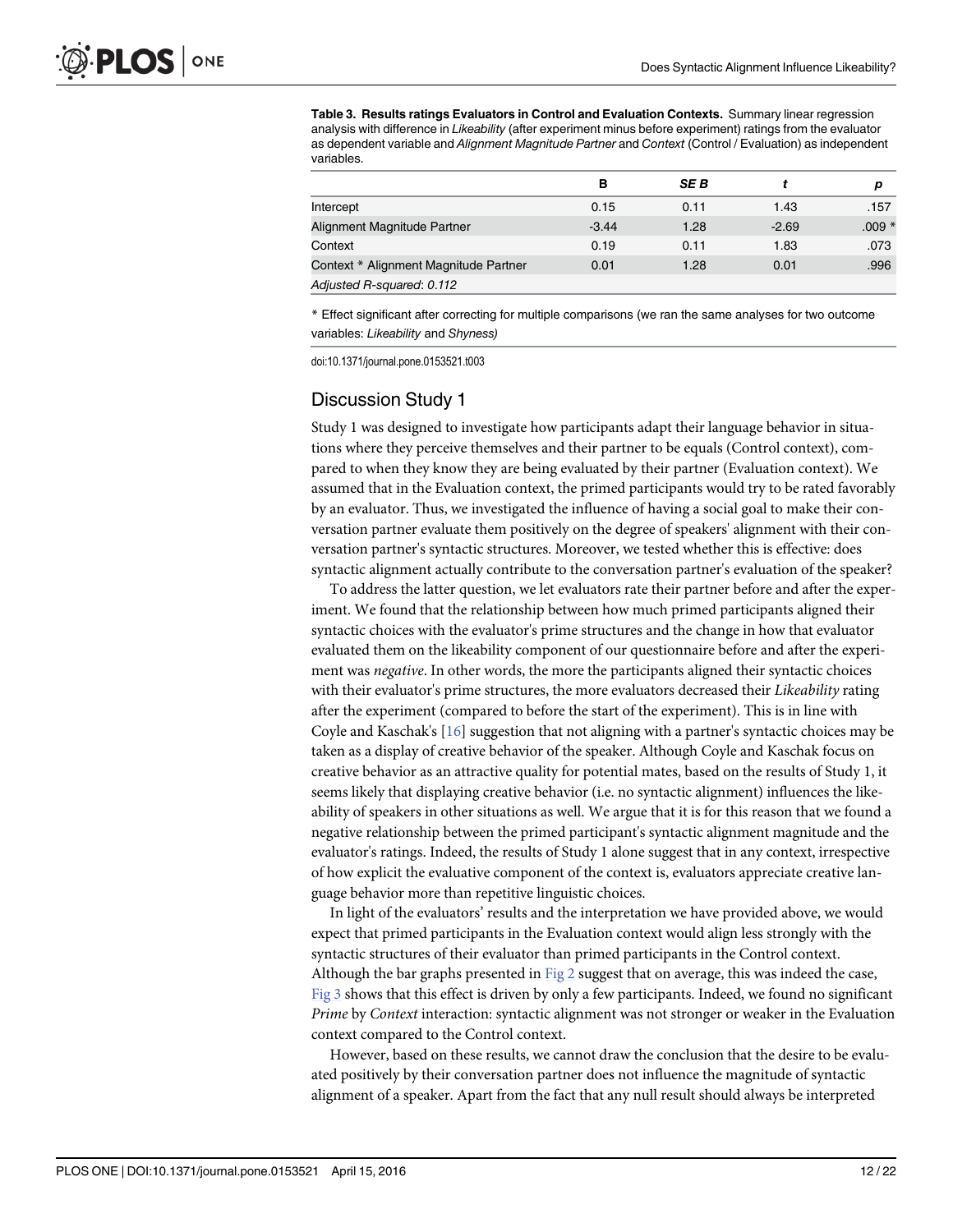<span id="page-12-0"></span>

on Likeability as indicated by the evaluator in the Control (A), Evaluation (B) and Directed Evaluation (C) contexts. In Study 1 (Control Context (A) and Evaluation Context (B)), syntactic alignment magnitude of the primed participant has a negative effect on how the evaluator's likeability ratings of the speaker change after the experiment: evaluators decrease their rating when their partners align more with their prime structures. In study 2 (Directed Evaluation context (C)) there is no significant relationship between syntactic alignment and perceived likeability. Again, although the Directed Evaluation context is not discussed in Study 1, to allow a direct comparison between contexts, results are combined into one figure.

doi:10.1371/journal.pone.0153521.g004

with caution, we want to address one possible caveat of our study that might explain why we do not find any significant group level effects. We will address this issue in a follow up study described below. Of course there are other possible explanations for our null result: we will return to these in the General Discussion section of this paper.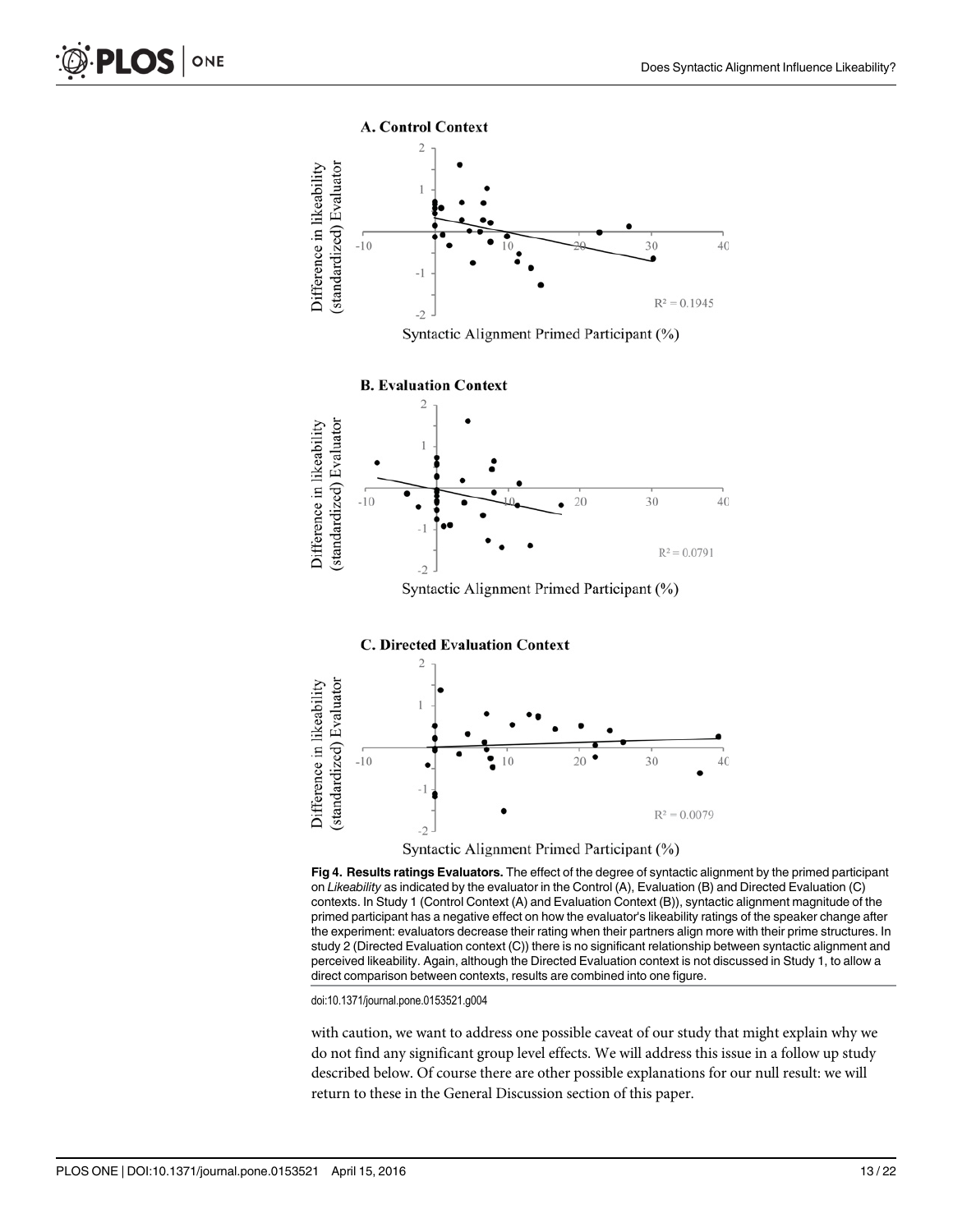A possible caveat of Study 1 was that although we told primed participants in the Evaluation context that they would be evaluated by their partner after the experiment ("your partner will tell us what he/she thinks about you"), we did not explicitly tell them it was important to make their partner like them. We assumed that by telling primed participants that they would be evaluated by their partner after the experiment, they would automatically and unconsciously do their best to make their partner evaluate them positively. However, there might have been individual variation between primed participants with respect to how much they valued to be evaluated positively by their partner. Perhaps group effects would have been stronger if we would have set an explicit goal for all primed participants in the Evaluation context to make their partner evaluate them *positively*. We would then expect that participants in the Evaluation context would show weaker alignment with their partner's prime structures than participants in the Control context. This would both be in line with results by Coyle and Kaschak  $[16]$  as with our finding that strong syntactic alignment has a negative effect on how likeable speakers appear to their partner. Even more, [Fig 3](#page-10-0) shows that there were a few participants in the Evaluation context that show anti-alignment (less targets described with a passive after a passive prime compared to baseline), whereas none of the participants in the Control context showed such an effect. Although purely speculative, this might mean that some participants in the Evaluation context were indeed trying harder than others to make their partner like them, but that the manipulation is not strong enough to surface at the group level.

In Study 2, we address this issue. The design of Study 2 is almost identical to the Evaluation context in Study 1, with the exception that in Study 2, we explicitly tell the primed participants to make a positive impression on their partner. Based on the results reported in Study 1, we hypothesize that if syntactic alignment is influenced by the social goals of the speaker, explicitly telling participants to make a positive impression on their partner will lead to a decrease in the magnitude of syntactic alignment, relative to the Control context reported above. By changing as little as possible to the design, Study 2 additionally allows us to test whether we can replicate the negative effect of syntactic alignment of the primed participant on the change in likeability ratings of the evaluator they are paired with.

# Study 2

#### Method

Participants. In Study 2, we tested an additional 60 voluntary, naïve participants (mean age: 21.9 years, SD: 5.02, 12 males). All participants met the same exclusion criteria as specified in Study 1. There were 30 pairs. Individuals in a pair did not know each other before the start of the experiment. One participant pair was excluded from further analyses because the ratio of active/passive primes produced by the Evaluator was significantly different from all other pairs. We thus analyzed data for 29 pairs in Study 2. There was one male-male pair and 19 femalefemale pairs. There were also 9 mixed pairs; for 7 of these pairs the female participant was assigned the role of evaluator.

Task, design & procedure. From the perspective of the evaluators, the task, design and procedure for Study 2 were identical to the Evaluation context in Study 1. The only difference between the Evaluation context in Study 1 and Study 2 was in the instructions that were given to the primed participant. As in the Evaluation context in Study 1, both participants in the pairs in Study 2 knew that there was one evaluator who was going to evaluate the primed participant after the experiment. However, in Study 2, primed participants were presented with additional written instructions to try to make a positive impression on their partner. The evaluator was not aware of this additional task for the primed participant; therefore the instructions of the evaluator were identical to those in Study 1. We told the primed participants that the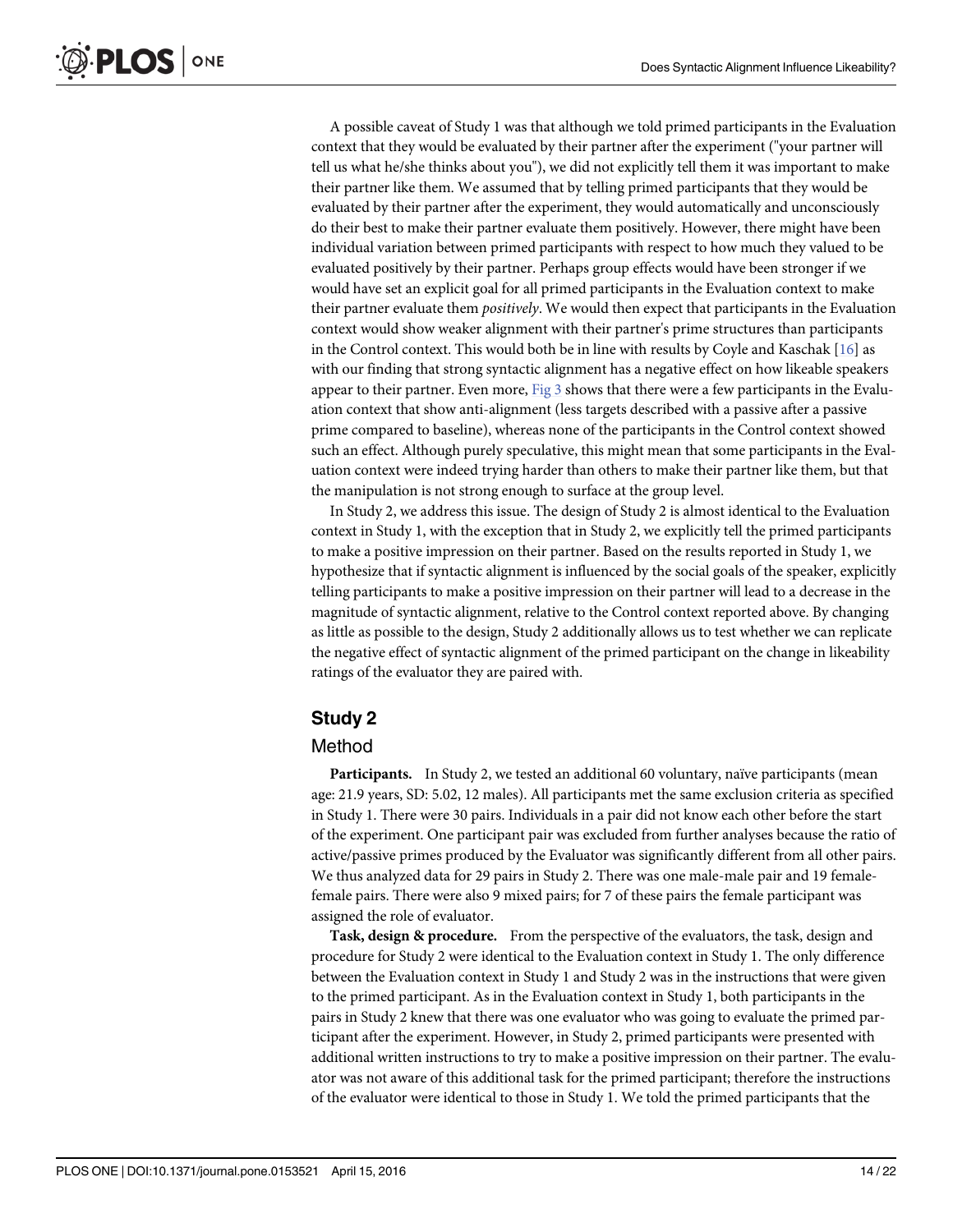goal of the experiment was to investigate which aspects of social interaction influence how people are evaluated by their partner. Crucially, they were told that the only way to make a positive impression on their partner was in the way they described the cards—they were not allowed to engage in any type of additional verbal interaction with their partner (e.g. making jokes). From now on, we will refer to the participants who were tested in Study 2 as the participants in the 'Directed Evaluation context'.

After completing the experiment, primed participants filled in a *post-hoc* questionnaire in which we checked whether they actually tried to make a positive impression on their partner, and if so, whether they had used a specific strategy. Crucially, all primed participants answered that they had tried to make a positive impression on their partner, but none of the participants indicated they had consciously used syntactic repetition as a strategy.

Analysis approach: Questionnaire data. We used the same component loadings used in Study 1 to calculate component scores for the questionnaire data of the participants in Study 2.

Analysis approach: Syntactic choices primed participant. For the primed participants, we compared the strength of syntactic alignment of the primed participants in the Control context, Evaluation context and the Directed Evaluation Context. (The former two were measured in Study 1 and the latter was measured in Study 2). We analyzed the primed participant's target responses with a generalized linear mixed effects model. Model specifications remain unchanged with respect to the specifications that were reported in the Analysis Approach section for Study 1, with the exception that the predictor Context now has three levels. This factor was therefore dummy-coded (all means compared to a reference group: Control context). Again, we used a maximal random-effects structure and began with a full model and then performed a step-wise "best-path" reduction procedure, removing interactions before main effects, to locate the simplest model that did not differ significantly from the full model in terms of variance explained.

Analysis approach: Ratings of evaluator. A second goal of Study 2 was to replicate the negative effect of syntactic alignment of the primed participants on the evaluators' rating. To this end we calculated for each evaluator the difference in their score on each component extracted from the Relationship questionnaire (Likeability and Shyness), as measured before and after the experiment and the degree of syntactic alignment for each primed participant. Together with the factor Context (Control / Evaluation / Directed Evaluation), the magnitude of the primed participant's syntactic alignment effect was entered as a predictor in two linear regression models, one for each of the components as dependent variables. The factor Context was dummy-coded (all means compared to a reference group: Control context).

#### **Results**

The evaluators in Study 2 produced on average 30.17 (SD: 6.82) baseline primes, 31.10 (SD: 4.90) active primes and 22.79 (SD: 4.81) passive primes. To compare these prime type ratios to the Control and Evaluation contexts, we ran a repeated measures ANOVA with between-subjects factor Context (3 levels) and within-subjects factor Prime (3 levels). Results show that there is no significant effect of *Context* and no significant interaction *Context*  $*$  *Prime* (both  $p > 0.5$ . Again, we find a significant main effect of Prime (F (2,170) = 24.87,  $p < 0.001$ ): evaluators were generally less likely to pick the cards with a passive description than the cards with an active or a baseline description. This reflects their natural preference for active sentence production in daily life.

Syntactic choices of primed participant. Our full model included the fixed factors Context, Prime, the cumulative proportion of passives produced up until that trial (Cumulative Passive Proportion), and the primed participant's scores for Likeability, Shyness, Compromise,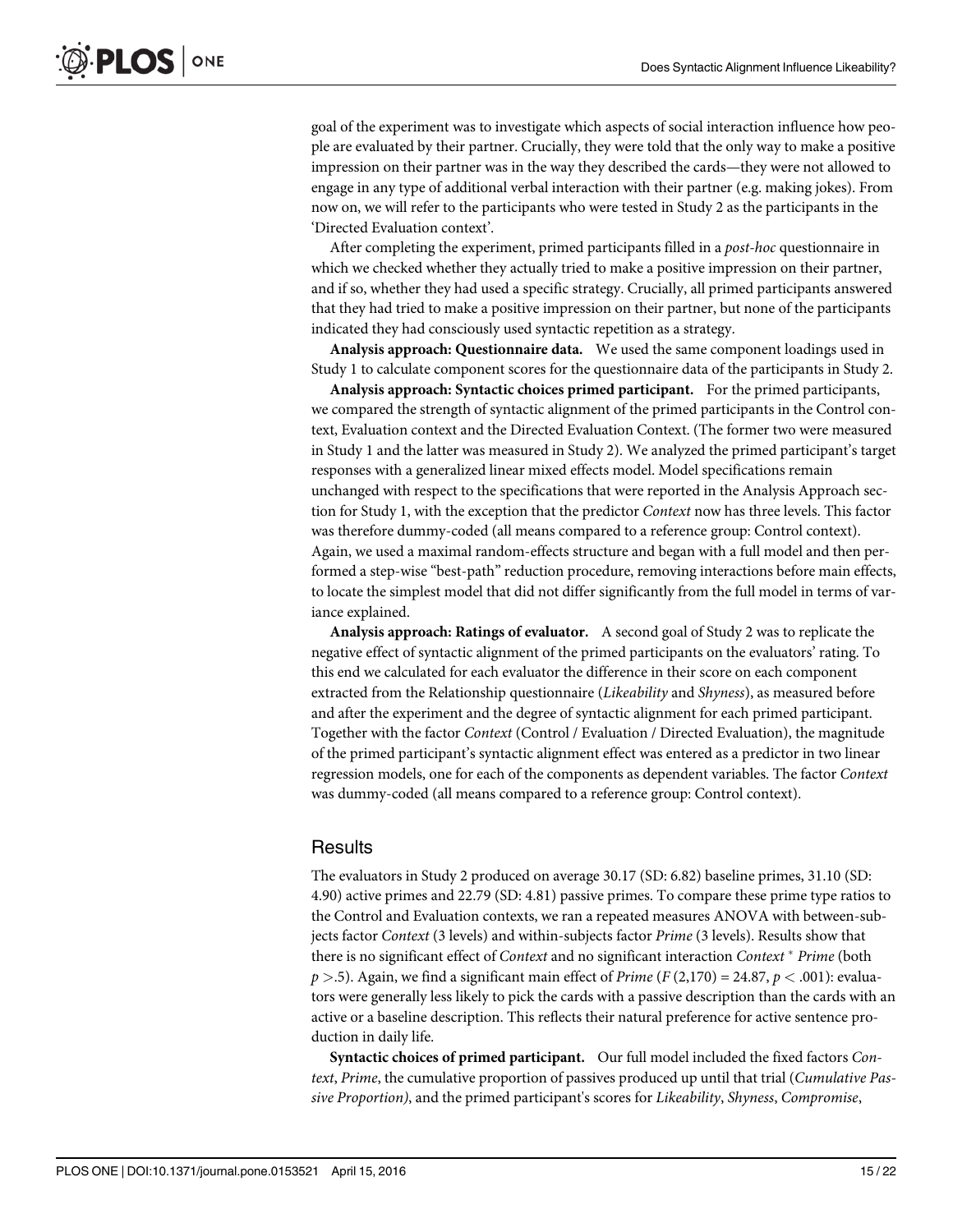

| <b>Predictor</b>                     | Coefficient | SE   | Wald Z   | D      |
|--------------------------------------|-------------|------|----------|--------|
| Intercept                            | $-5.36$     | 0.42 | $-12.63$ | < .001 |
| <b>Active Prime</b>                  | $-1.23$     | 0.73 | $-1.69$  | .091   |
| Passive Prime                        | 2.46        | 0.42 | 5.95     | < .001 |
| <b>Cumulative Passive Proportion</b> | 1.94        | 0.98 | 1.99     | .047   |
|                                      |             |      |          |        |

Table 4. Results syntactic choices primed participants in Control, Evaluation and Directed Evaluation contexts: general linear mixed effects model.

Note:  $N = 7354$ , log-likelihood =  $-1000.6$ 

doi:10.1371/journal.pone.0153521.t004

Dominate and Ignore. Using the step-wise 'best path' reduction procedure we arrived at a final model that only included fixed factors Cumulative Passive Proportion and Prime, and a random by-participants slope for Prime. This model was not significantly different from the full model (Full Model = AIC: 2014.8 BIC: 2345.5; Best Model = AIC: 2023.1, BIC: 2099.1;  $p = .127$ ). The results from this final mixed model are reported in Table 4. In line with our previous findings and other findings in the literature, there is a significant effect of *Passive Prime* ( $p < .001$ , [Fig](#page-9-0). [2\)](#page-9-0): the percentage of passive descriptions participants produced is higher for target pictures preceded by a passive prime (13.7%  $\pm$  2.29%) than for target pictures that were preceded by an intransitive prime  $(2.85\% \pm 0.83\%)$ . Hence, there is a syntactic alignment effect for passives: participants produced more passives after passive primes relative to intransitive primes. As expected, results show no syntactic alignment effect for actives: there were not more actives produced following active primes relative to baseline primes.

Similar to Study 1 the factor Context (Directed Evaluation / Evaluation / Control) is not included in the final model. This is due to the fact that we used a step-wise "best path" model reduction procedure: the factor Context did not significantly improve the variance explained by the model ( $p > .05$ ) and was therefore removed from the model. This indicates that there was no significant effect of Context on the magnitude of syntactic alignment effects. As can be seen from [Fig 2,](#page-9-0) there does seem to be trend for more syntactic alignment in the Directed Evaluation context compared to Control and Evaluation but this is again due to only a couple of participants ([Fig 3C\)](#page-10-0).

Ratings of evaluator. Contrary to our expectations, we did not find a negative effect of Syntactic Alignment magnitude on the ratings of the Evaluator in the Directed Evaluation context. In the Directed Evaluation Context, the degree of syntactic alignment of the primed participants was not a significant predictor for the change in likeability rating as indicated by the evaluator they were paired with ( $p > .05$ ). [Fig 4](#page-12-0) clearly depicts the interaction Context  $*$  Syntactic Alignment for the Likeability component ( $p = .0360$ , see Table 5): although there is a

Table 5. Results ratings Evaluators in Control, Evaluation and Directed Evaluation contexts. Summary linear regression analysis with difference in Likeability (after experiment minus before experiment) ratings from the evaluator as dependent variable and Alignment Magnitude Partner and Context (Control / Evaluation/Directed Evaluation) as independent variables.

|                                                           | в       | <b>SEB</b> |         | p    |
|-----------------------------------------------------------|---------|------------|---------|------|
| Intercept                                                 | 0.34    | 0.16       | 2.09    | .040 |
| Alignment Magnitude Partner                               | $-3.43$ | 1.51       | $-2.28$ | .025 |
| <b>Evaluation Context</b>                                 | $-0.38$ | 0.21       | $-1.81$ | .075 |
| <b>Directed Evaluation Context</b>                        | $-0.32$ | 0.23       | $-1.38$ | .171 |
| Evaluation Context * Alignment Magnitude Partner          | $-0.01$ | 2.59       | $-0.01$ | .996 |
| Directed Evaluation Context * Alignment Magnitude Partner | 3.94    | 1.85       | 2.13    | .036 |
| Adjusted R-squared: 0.064                                 |         |            |         |      |

doi:10.1371/journal.pone.0153521.t005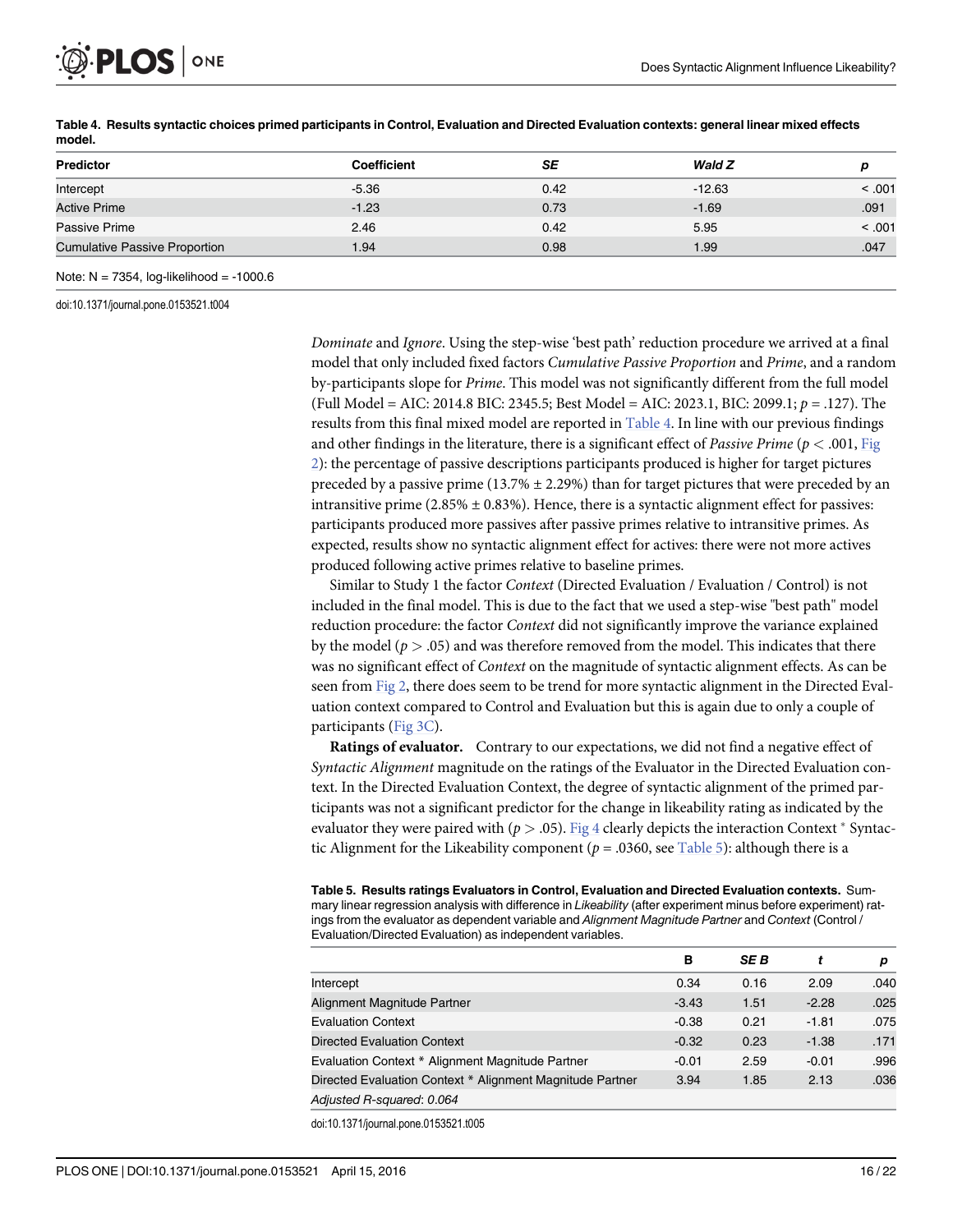negative effect of syntactic alignment on perceived likeability for participants in the Control and Evaluation context, in the Directed Evaluation context this effects disappears. Syntactic alignment of the primed participant was also not a significant predictor for the difference score on the Shyness component of the questionnaire nor was there an effect of Context for this component (all  $p > .05$ ).

# Discussion Study 2

Study 2 again showed that we can replace a scripted confederate with a naïve participant and still obtain reliable syntactic priming effects for primed participants. However, there was a crucial difference between Study 1 and 2. In Study 1, we compared the syntactic alignment magnitude of primed participants in an Evaluation context with the alignment magnitude of participants for whom the evaluator appeared to be another naïve, socially equal participant (Control context). We did not find a difference between the degree of syntactic alignment of primed participants in these two contexts. To exclude the possibility that this null result was due to individual variation in primed participants' sensitivity to the social status manipulation and their desire to be evaluated positively by their partner, in Study 2, we explicitly told the primed participants to try to make a positive impression on their partner. As in Study 1, the analysis of Study 2 did not show a significant effect of Context on the magnitude of syntactic alignment of the primed participants. However, based on a post-hoc questionnaire, we can be certain that all primed participants did try to make a positive impression on their partner. We can therefore exclude the possibility that the lack of a main effect of Context in Study 1 was due to the fact that there was too much individual variation between the primed participants' desires to be evaluated positively by their conversation partner. Indeed, if this were true, we should have found a significant difference between the alignment effects of primed participants in the Control context in Study 1 and the primed participants in Study 2. More specifically, based on the results of Study 1, we would have expected that participants in Study 2 would align less with their partner's syntactic choices than in the participants in the Control context. We did not find any significant results nor was there any trend in the right direction in line with the hypothesis that speakers align less with their partner in order to make a positive impression on them. Secondly, we did not replicate the negative effect of syntactic alignment on the change in ratings on the likeability component by the evaluators. There might be several explanations for this, which we will discuss in the general discussion section below.

# General Discussion

In this study, we investigated whether the degree of speakers' alignment with their conversation partner's sentence structures is influenced by having a social goal to make this conversation partner evaluate them positively. Moreover, we tested whether this is effective: does syntactic alignment actually contribute to the conversation partner's evaluation of the speaker? To be able to address both of these questions simultaneously, we developed a novel syntactic priming paradigm in which two naïve participants interacted with each other. For one of the participants, we measured syntactic alignment with different prime structures (active / passive alternation). Crucially, in our paradigm, prime sentences were not provided by a scripted confederate but by a naïve participant who read out written sentences. This way, we could achieve the experimental control that is necessary for syntactic priming paradigms but at the same time, because we let naïve participants be primers, they could also function as evaluators of the primed participants (contrary to a confederate). Below, we will first discuss the results of the primed participants, before moving on to the effect of syntactic alignment on the evaluator's rating of how likeable primed participants appeared to them.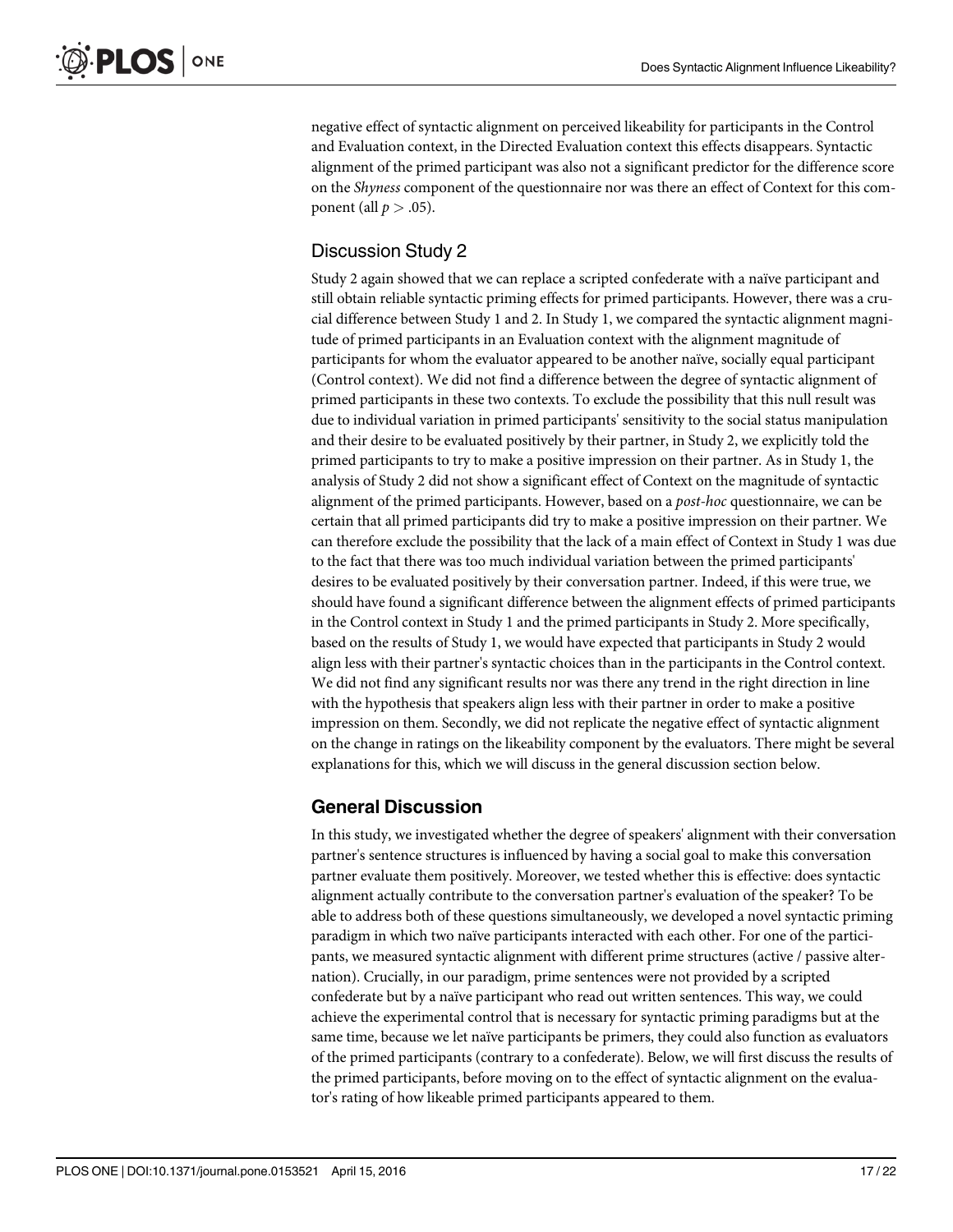<span id="page-17-0"></span>We found reliable syntactic priming effects for primed participants in all experimental contexts. This suggests that replacing a scripted confederate with a naïve participant does not affect the basic syntactic alignment effect. Primed participants did not notice that their partner was reading out sentences instead of freely describing them, like they did themselves. As expected, we found that priming with an active transitive sentence structure does not change subsequent syntactic choices. Priming with a passive transitive sentence structure on the other hand does result in a priming effect on syntactic choices in subsequent sentences. This is consistent with the literature: priming effects for actives are found to be smaller than for passives, or absent altogether [\[18](#page-20-0)–[21\]](#page-20-0). In fact, not only for active and passive transitives but also for many other structural alternatives, priming with the less preferred structure results in stronger syntactic priming effects (i.e. the inverse preference effect: [[29](#page-20-0)–[32](#page-21-0)]). Taken together, these results show that our paradigm is suited to systematically investigate the bidirectional relationship between syntactic alignment and social opinion.

In Study 1, we found no effect of context on the strength of syntactic alignment: primed participants who knew they would be evaluated by their partner (Evaluation context) did not show stronger alignment than participants who were not aware of this evaluative component (Control context). However, there was a possible caveat in the design of Study 1 that might have contributed to this null result: although we told participants in the Evaluation condition that they would be evaluated by their partner, we did not tell them it was important to be evaluated positively. Hence, we cannot be sure whether participants actually tried to make a positive impression on their partner. To exclude this possible explanation of our null-finding, we ran a follow-up study. Study 2 was identical to the Evaluation context in Study 1, with the exception that in Study 2, unknown to the evaluator, primed participants were instructed to make a positive impression on their partner. Interestingly, we again found no difference between the syntactic alignment magnitude of the participants in Study 2 and the participants in the Control context (or the Evaluation context) in Study 1. We can therefore exclude the possibility that the null finding in Study 1 was due to the fact that our context manipulation was not explicit enough.

How can we interpret the findings of the two studies together? Although null-effects should always be interpreted with caution, with 30 participant pairs tested in each group, we believe the lack of a between-context significant difference in how strongly primed participants aligned their syntactic choices with their partner's structural choices is not due to a lack of statistical power. Rather, our results seem to indicate that the degree of syntactic alignment is not automatically affected by social goals such as making your partner like you, at least not as it is manipulated in the current study. At the very least, this calls into question the robustness of the effects of social goals on syntactic alignment reported by previous studies  $[13-16]$  $[13-16]$  $[13-16]$  $[13-16]$ . Coyle and Kaschak [\[16\]](#page-20-0), for example, found a negative effect of the speaker's desire to impress their partner on syntactic alignment. One difference between our paradigm and the experimental design used by Coyle and Kaschak was that their manipulation of social goals was based on an intrinsic and unconscious desire of the primed participants to impress their conversation partner (i.e. mating goal), whereas our manipulation was external: we (implicitly or explicitly) tell participants to impress their partner. We cannot exclude the possibility that automatic priming effects such as syntactic alignment are only influenced when speakers are internally motivated to impress their partner: future research may investigate this issue in more detail. However, we also acknowledge the possibility that syntactic alignment might not be influenced by social goals at all. Syntactic alignment effects have been reported for participants in a non-social context, for example when primes and/or targets are presented visually in a reading paradigm (e.g.  $[11,33]$  $[11,33]$ ) or when participants are producing the primes themselves  $[18,20]$ . This already indicates that syntactic alignment cannot be driven by social goals alone. Rather, there must be a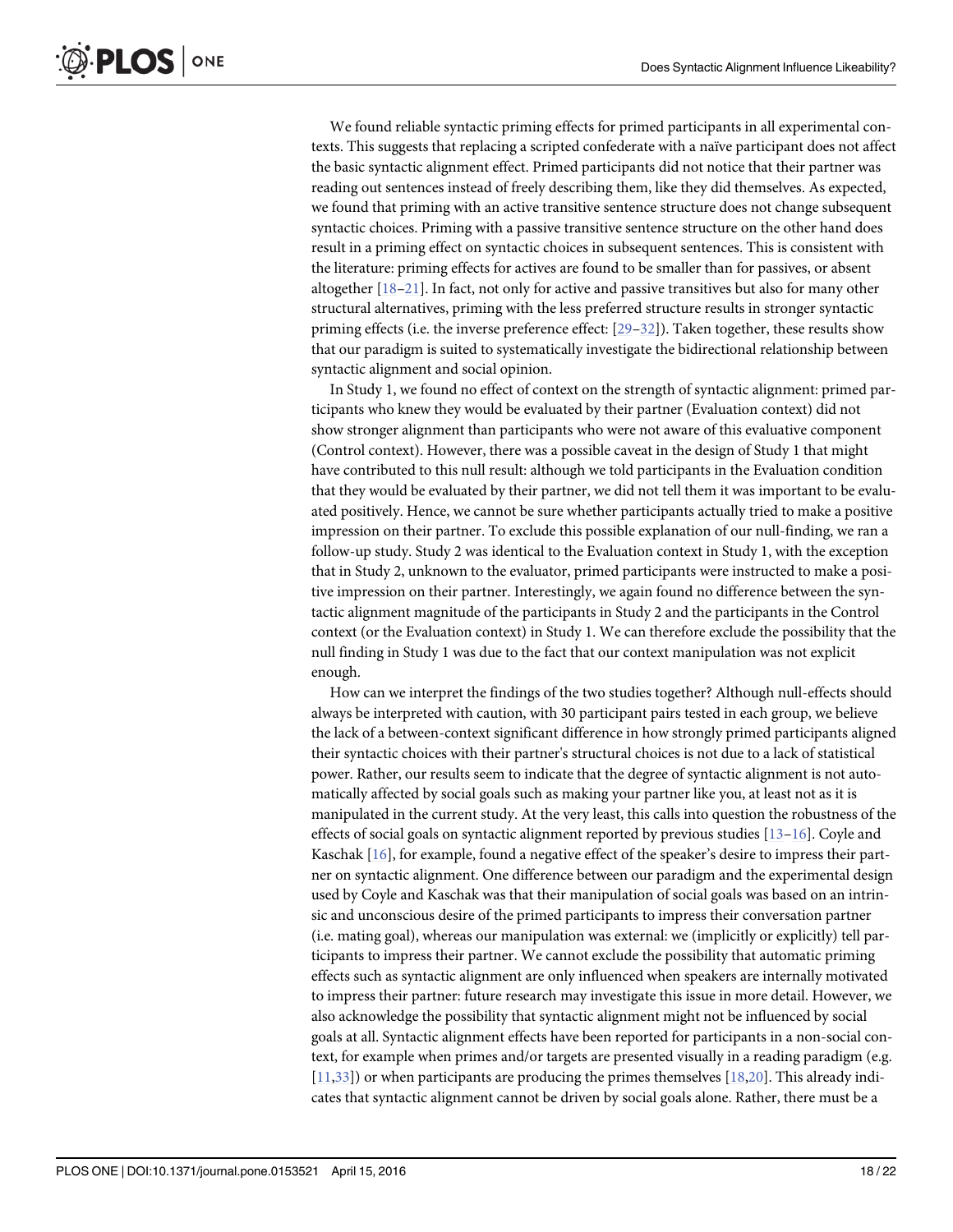<span id="page-18-0"></span>more general cognitive mechanism at play, such as implicit learning (e.g.  $[8-10]$  $[8-10]$  $[8-10]$ ), residual acti-vation (e.g. [\[11](#page-20-0)]) or a combination of both (e.g. [\[12\]](#page-20-0)). In this paper, we tested the hypothesis that social goals may exert a top-down influence on these automatic priming mechanisms. However, we found no evidence to support this hypothesis in the studies reported above.

The lack of a robust relationship between (desired) social relationships and syntactic alignment is also reflected in the effect of alignment on the speaker's perceived likeability as indicated by their partner. In Study 1, we found a negative effect of syntactic alignment on how primed participants are rated by the evaluator on the likeability component of our questionnaire. This result seemed to support the hypothesis that showing creativity in linguistic choices (i.e. not aligning with a partner) is an attractive quality which leads to a positive impression of speakers [\[16\]](#page-20-0). However, in Study 2, we did not replicate the negative effect reported in Study 1. Considering the results of Study 1 and 2 together, then, we were thus not able to convincingly show that syntactic alignment is a reliable predictor of how likeable speakers appear to their partner. Certainly, there was no *a priori* reason to predict different results for the two studies. However, we do acknowledge that there was a trade-off between the ecological validity we achieved by including two naïve participants in the design and how much we could control their behavior. We therefore cannot exclude the possibility that primed participants in the Directed Evaluation context may have acted differently from the participants in the other two contexts, and that this may have obscured the already small effect of syntactic alignment on how likeable they were perceived by their partners. Indeed, it is likely that if there is an effect of syntactic alignment on how speakers are perceived by their partners, it will be subtle and therefore susceptible to inter-subject variation and interactions with other aspects of the conversational context.

From our post-hoc questionnaires, we have anecdotal evidence that participants in Study 2 used various strategies to make a positive impression on their partner: for example by smiling or talking with a cheerful, positive voice. It is possible that behavioral characteristics like these have interacted with the effect of syntactic alignment on perceived likeability in Study 2, leading to different results than the ones found in Study 1. However, since our study only focused on investigating the effect of syntactic alignment on perceived likeability, we can merely speculate about how between-study differences in primed participants' behavior that are not related to syntactic choices affect how primed participants were perceived by their partner. Since these would be purely post-hoc speculations, we will not discuss them in much depth here. Instead, we would like to mention a way to address these issues in the future. By letting evaluators interact with an avatar in a virtual reality setting  $[34]$  $[34]$ , one could control the exact behavior of the 'primed participant', varying only syntactic alignment and keeping all other behavior constant. However, although the use of avatars would allow investigators to zoom in on the effect of syntactic alignment on social opinion, making sure that any difference in social evaluation is in fact due to a difference in syntactic alignment magnitude alone, such a set-up necessarily requires experimenters to control the avatar's syntactic choices and their alignment effect. To the best of our knowledge, there have been no studies in which the alignment effect of the primed participant is manipulated. This is not surprising: it would be very hard to manipulate alignment behavior in such a way that it appears natural. More research would be necessary to decide whether and when it is natural for the avatar to align with the participant and when not. This was the main reason why in the current study, we made use of a naive participant: to achieve a naturalistic alignment pattern.

The last point we want to address here is that we did not find an effect of how the primed participant felt about the evaluator on the degree of syntactic alignment. Others have reported such an effect, although the directionality of the results has been inconsistent  $[14, 15]$  $[14, 15]$  $[14, 15]$  $[14, 15]$ . One difference between our study and the studies in which likeability of the partner did have an effect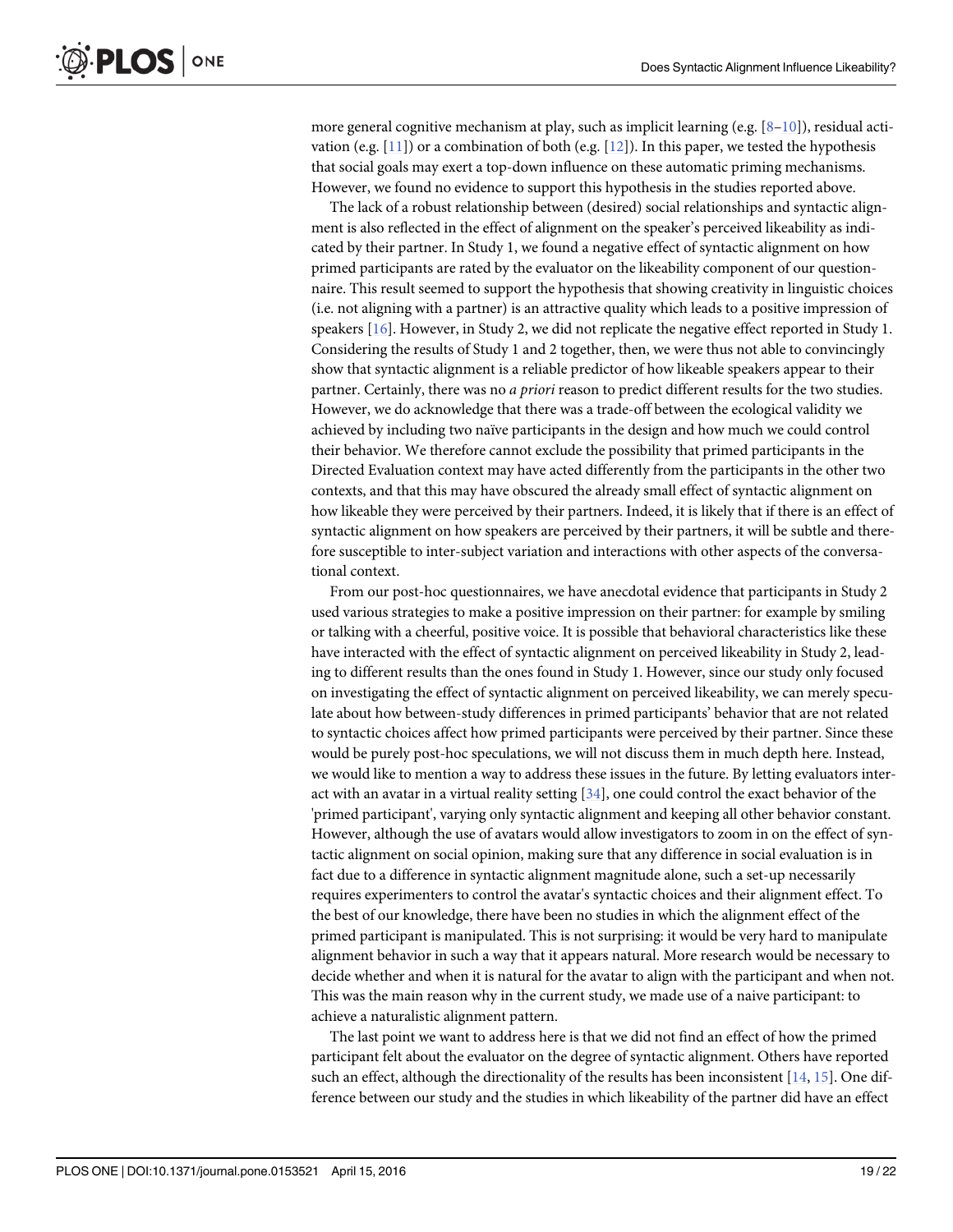<span id="page-19-0"></span>was that in the latter studies, the likeability of the conversation partners participants interacted with was explicitly manipulated. However, again, due to the fact that in this study, we let two naïve participants interact with each other, we had no experimental control over this factor. That is, we did not explicitly manipulate the likeability of the evaluator. Therefore, individual differences between participants with respect to how they feel about their conversation partners might not have been large enough to show a significant effect on syntactic alignment.

To conclude, we have shown that our paradigm, in which prime sentences are not provided by a scripted confederate but by a naïve participant who reads out sentences, can be used to measure syntactic alignment with active/passive prime sentences for primed participants. Crucially, the participant providing prime sentences can at the same time evaluate the primed participant. This allows us to investigate whether syntactic alignment effectively influences what the evaluators think about the primed participants. We also investigated whether the degree of syntactic alignment is influenced by having an external, social goal to positively impress your partner. We undertook this research with the aim to shed new light on the relationship between social goals and syntactic alignment: whereas previous studies have only investigated the influence of social goals on syntactic alignment, we investigated whether syntactic alignment effectively influences conversation partners' perception of the speaker. However, we were not able to demonstrate an effect of social goals on syntactic alignment and our results do not provide convincing evidence that there is an effect of syntactic alignment on perceived likeability. The high ecological validity of our set-up may have contributed to the latter: we cannot exclude the possibility that there is an effect of syntactic alignment on perceived likeability, but that this effect interacts with other aspects of social behavior which we could not control for in our design. It is clear that the relationship between syntactic alignment and perceived likeability is a complex one. We here aimed to contribute to this field by developing a new paradigm and focusing on a specific and novel aspect of the research question, namely whether syntactic alignment effectively influences conversation partners' perception of the speaker. We expect that many more research observations, with large sample sizes like ours, will be needed to make a sizeable contribution to solving the complex puzzle and in the process come to a full understanding of the relationship between syntactic alignment and likeability as well as the mechanisms governing this relationship.

## Acknowledgments

We are very grateful to Charlotte Poulisse and Anne Mickan for their help with the data acquisition process.

## Author Contributions

Conceived and designed the experiments: LS EH KS. Performed the experiments: LS EH. Analyzed the data: LS EH. Contributed reagents/materials/analysis tools: LS EH. Wrote the paper: LS EH KS PH.

#### References

- [1.](#page-0-0) Chartrand TL, Bargh JA. The chameleon effect: The perception–behavior link and social interaction. Journal of Personality and Social Psychology. 1999; 76(6):893–910. PMID: [10402679](http://www.ncbi.nlm.nih.gov/pubmed/10402679)
- [2.](#page-1-0) Giles H, Powesland PF. Speech style and social evaluation. Vol. viii. Oxford, England: Academic Press; 1975. 218 p.
- [3.](#page-1-0) Webb JT. Subject Speech Rates as a Function of Interviewer Behaviour. Language and Speech. 1969 Jan 1; 12(1):54–67. PMID: [5789296](http://www.ncbi.nlm.nih.gov/pubmed/5789296)
- [4.](#page-1-0) Cappella JN, Planalp S. Talk and Silence Sequences in Informal Conversations Iii: Interspeaker Influence. Human Communication Research. 1981 Dec 1; 7(2):117–32.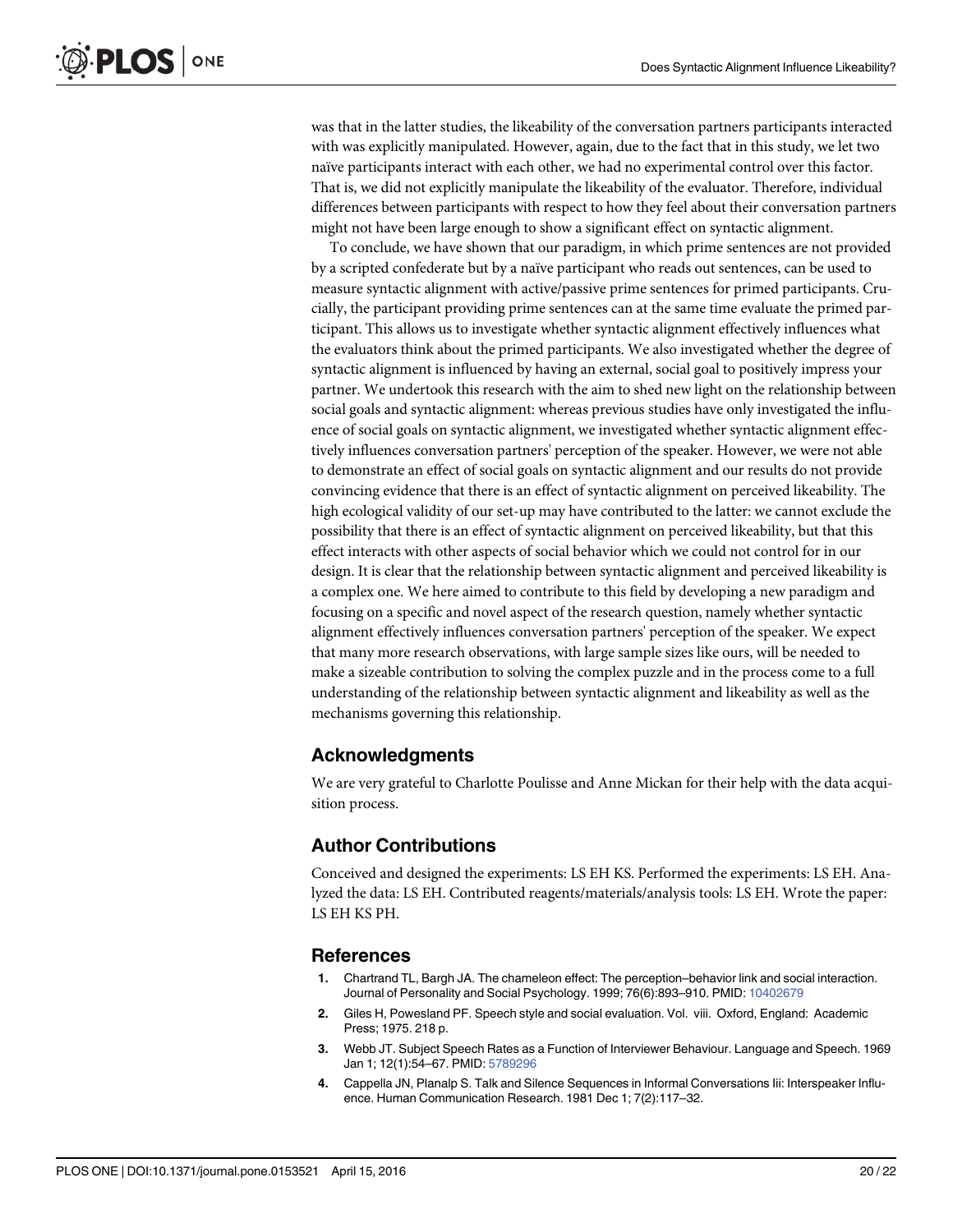- <span id="page-20-0"></span>[5.](#page-1-0) Brennan SE, Clark HH. Conceptual pacts and lexical choice in conversation. Journal of Experimental Psychology: Learning, Memory, and Cognition. 1996; 22(6):1482–93. PMID: [8921603](http://www.ncbi.nlm.nih.gov/pubmed/8921603)
- [6.](#page-1-0) Branigan HP, Pickering MJ, Cleland AA. Syntactic co-ordination in dialogue. Cognition. 2000 May 15; 75(2):B13–25. PMID: [10771277](http://www.ncbi.nlm.nih.gov/pubmed/10771277)
- [7.](#page-1-0) Pickering MJ, Garrod S. Toward a mechanistic psychology of dialogue. Behavioral and Brain Sciences. 2004; 27(2):169–226. PMID: [15595235](http://www.ncbi.nlm.nih.gov/pubmed/15595235)
- [8.](#page-1-0) Chang F, Dell GS, Bock K. Becoming syntactic. Psychological Review. 2006; 113(2):234–72. PMID: [16637761](http://www.ncbi.nlm.nih.gov/pubmed/16637761)
- 9. Chang F, Dell GS, Bock K, Griffin ZM. Structural Priming as Implicit Learning: A Comparison of Models of Sentence Production. J Psycholinguist Res. 2000 Mar 1; 29(2):217–30. PMID: [10709186](http://www.ncbi.nlm.nih.gov/pubmed/10709186)
- [10.](#page-1-0) Jaeger TF, Snider NE. Alignment as a consequence of expectation adaptation: Syntactic priming is affected by the prime's prediction error given both prior and recent experience. Cognition. 2013 Apr; 127(1):57–83. doi: [10.1016/j.cognition.2012.10.013](http://dx.doi.org/10.1016/j.cognition.2012.10.013) PMID: [23354056](http://www.ncbi.nlm.nih.gov/pubmed/23354056)
- [11.](#page-1-0) Pickering MJ, Branigan HP. The Representation of Verbs: Evidence from Syntactic Priming in Language Production. Journal of Memory and Language. 1998 Nov; 39(4):633–51.
- [12.](#page-1-0) Reitter D, Keller F, Moore JD. A Computational Cognitive Model of Syntactic Priming. Cognitive Science. 2011; 35(4):587–637. doi: [10.1111/j.1551-6709.2010.01165.x](http://dx.doi.org/10.1111/j.1551-6709.2010.01165.x) PMID: [21564266](http://www.ncbi.nlm.nih.gov/pubmed/21564266)
- [13.](#page-1-0) Lev-Ari S. Selective Grammatical Convergence: Learning From Desirable Speakers. Discourse Processes. 2015 Oct 9;0(0):1–18.
- [14.](#page-1-0) Balcetis E, Dale R. An exploration of social modulation of syntactic priming. Proceedings of the 27th Annual Meeting of the Cognitive Science Society. 2005;184–9.
- [15.](#page-1-0) Weatherholtz K, Campbell-Kibler K, Jaeger TF. Socially-mediated syntactic alignment. Language Variation and Change. 2014 Oct; 26(03):387–420.
- [16.](#page-1-0) Coyle JM, Kaschak MP. Female Fertility Affects Men's Linguistic Choices. PLoS ONE. 2012 Feb 8; 7 (2):e27971. doi: [10.1371/journal.pone.0027971](http://dx.doi.org/10.1371/journal.pone.0027971) PMID: [22347361](http://www.ncbi.nlm.nih.gov/pubmed/22347361)
- [17.](#page-2-0) Haselton MG, Miller GF. Women's fertility across the cycle increases the short-term attractiveness of creative intelligence. Hum Nat. 2006 Mar; 17(1):50–73. doi: [10.1007/s12110-006-1020-0](http://dx.doi.org/10.1007/s12110-006-1020-0) PMID: [26181345](http://www.ncbi.nlm.nih.gov/pubmed/26181345)
- [18.](#page-3-0) Bock JK. Syntactic persistence in language production. Cognitive Psychology. 1986 Jul; 18(3):355–87.
- 19. Bock K, Loebell H. Framing sentences. Cognition. 1990 Apr; 35(1):1–39. PMID: [2340711](http://www.ncbi.nlm.nih.gov/pubmed/2340711)
- [20.](#page-17-0) Hartsuiker RJ, Kolk HHJ. Syntactic Persistence in Dutch. Language and Speech. 1998 Apr 1; 41 (2):143–84.
- [21.](#page-3-0) Bernolet S, Hartsuiker RJ, Pickering MJ. Persistence of emphasis in language production: A cross-linguistic approach. Cognition. 2009 Aug; 112(2):300–17. doi: [10.1016/j.cognition.2009.05.013](http://dx.doi.org/10.1016/j.cognition.2009.05.013) PMID: [19539276](http://www.ncbi.nlm.nih.gov/pubmed/19539276)
- [22.](#page-3-0) Segaert K, Menenti L, Weber K, Hagoort P. A Paradox of Syntactic Priming: Why Response Tendencies Show Priming for Passives, and Response Latencies Show Priming for Actives. PLoS ONE. 2011 Oct 11; 6(10):e24209. doi: [10.1371/journal.pone.0024209](http://dx.doi.org/10.1371/journal.pone.0024209) PMID: [22022352](http://www.ncbi.nlm.nih.gov/pubmed/22022352)
- [23.](#page-7-0) Reise SP, Ventura J, Nuechterlein KH, Kim KH. An Illustration of Multilevel Factor Analysis. Journal of Personality Assessment. 2005 Apr 1; 84(2):126–36. PMID: [15799887](http://www.ncbi.nlm.nih.gov/pubmed/15799887)
- [24.](#page-7-0) Heyselaar E, Hagoort P, Segaert K. In dialogue with an avatar, syntax production is identical compared to dialogue with a human partner. In: Bello P, Guarini M, McShane M, Scassellati B, editors. Proceedings of the 36th Annual Meeting of the Cognitive Science Society (CogSci 2014). Quebec City: Cognitive Science Society; 2014. p. 2351–6.
- [25.](#page-7-0) Bates D, Mächler M, Bolker B, Walker S. Fitting Linear Mixed-Effects Models using lme4. arXiv:14065823 [stat] [Internet]. 2014 Jun 23 [cited 2015 Jul 8]; Available: [http://arxiv.org/abs/1406.](http://arxiv.org/abs/1406.5823) [5823](http://arxiv.org/abs/1406.5823)
- [26.](#page-7-0) R Core Team (2014). R: A language and environment for statistical computing. R Foundation for Statistical Computing, Vienna, Austria. Available: [http://www.R-project.org/.](http://www.R-project.org/)
- [27.](#page-7-0) Barr DJ, Levy R, Scheepers C, Tily HJ. Random effects structure for confirmatory hypothesis testing: Keep it maximal. Journal of Memory and Language. 2013 Apr; 68(3):255–78.
- [28.](#page-9-0) Weissgerber TL, Milic NM, Winham SJ, Garovic VD. Beyond Bar and Line Graphs: Time for a New Data Presentation Paradigm. PLoS Biol. 2015 Apr 22; 13(4):e1002128. doi: [10.1371/journal.pbio.](http://dx.doi.org/10.1371/journal.pbio.1002128) [1002128](http://dx.doi.org/10.1371/journal.pbio.1002128) PMID: [25901488](http://www.ncbi.nlm.nih.gov/pubmed/25901488)
- [29.](#page-17-0) Bernolet S, Hartsuiker RJ. Does verb bias modulate syntactic priming? Cognition. 2010 Mar; 114 (3):455–61. doi: [10.1016/j.cognition.2009.11.005](http://dx.doi.org/10.1016/j.cognition.2009.11.005) PMID: [20034624](http://www.ncbi.nlm.nih.gov/pubmed/20034624)